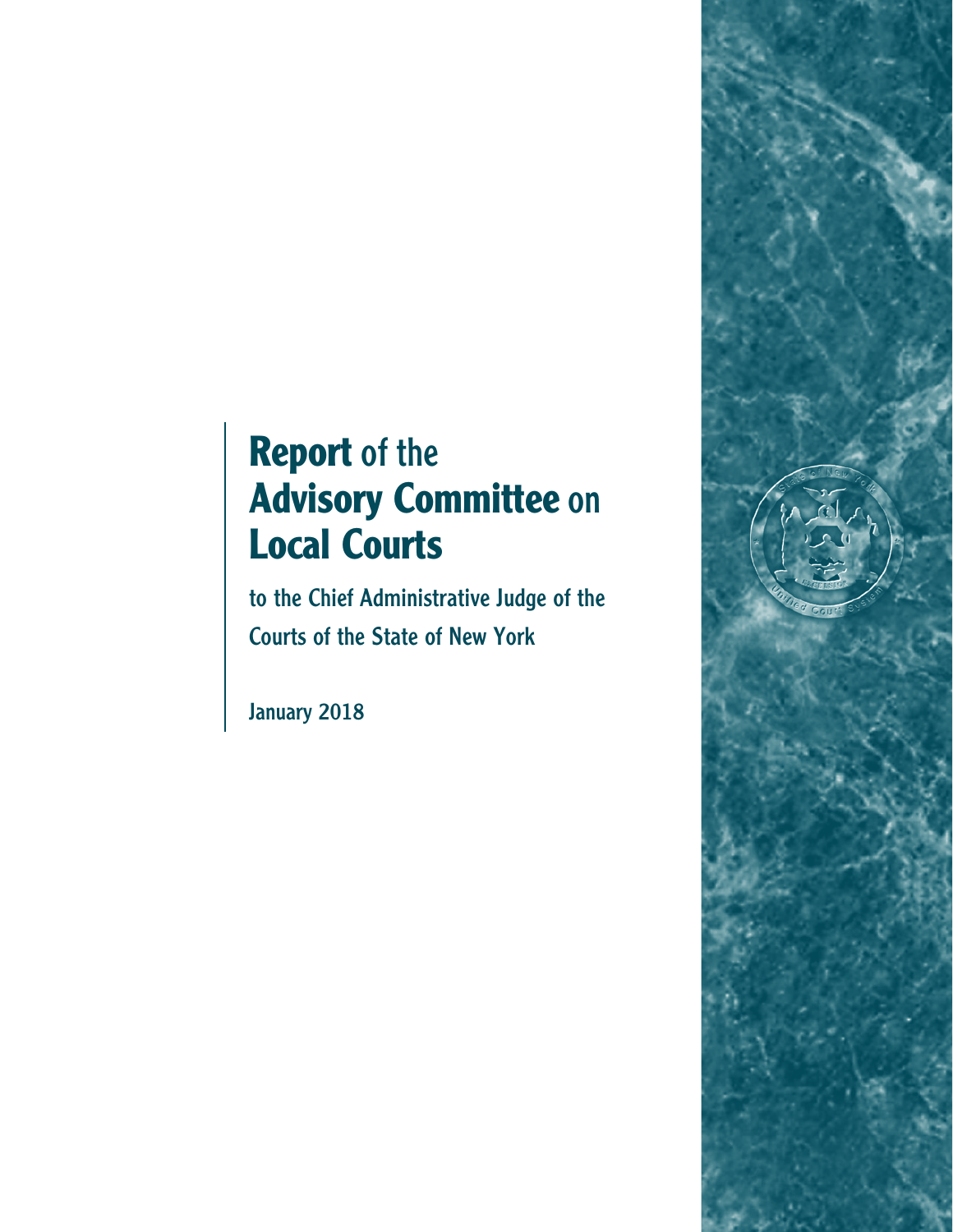| 1. | Increasing the Penalty in Multiple Arrests for Driving Without a License                                                                                                                      |  |
|----|-----------------------------------------------------------------------------------------------------------------------------------------------------------------------------------------------|--|
|    |                                                                                                                                                                                               |  |
| 1. | Increasing the Permissible Term of Imprisonment of<br>a "Split Sentence"                                                                                                                      |  |
|    |                                                                                                                                                                                               |  |
| 1. | Requiring Open File Discovery in Prosecutions of Alcohol<br>And Drug Related offenses under the Vehicle & Traffic Law<br>$(CPL 240.15$ [new])                                                 |  |
| 2. | Authorizing Courts to Render Default Judgments for Failure to<br>Appear in Court on Charge of Unlawful Possession of Alcohol<br>With Intent to Consume By Persons Under the Age of Twenty-One |  |
| 3. | Extending to Probation Departments and Courts Outside<br>New York City Waiver of Pre-sentence Investigations and<br><b>Reports in Certain Cases</b>                                           |  |
| 4. | Fine and Conditional Discharge Upon Conviction for<br>Driving While Ability Impaired                                                                                                          |  |
| 5. | Authorizing Judicial Hearing Officers to Accept Certain Guilty Pleas                                                                                                                          |  |
| 6. | Expanding Statewide the Current Authority for Single-Judge<br>Trials in B Misdemeanor Cases                                                                                                   |  |

# **TABLE OF CONTENTS**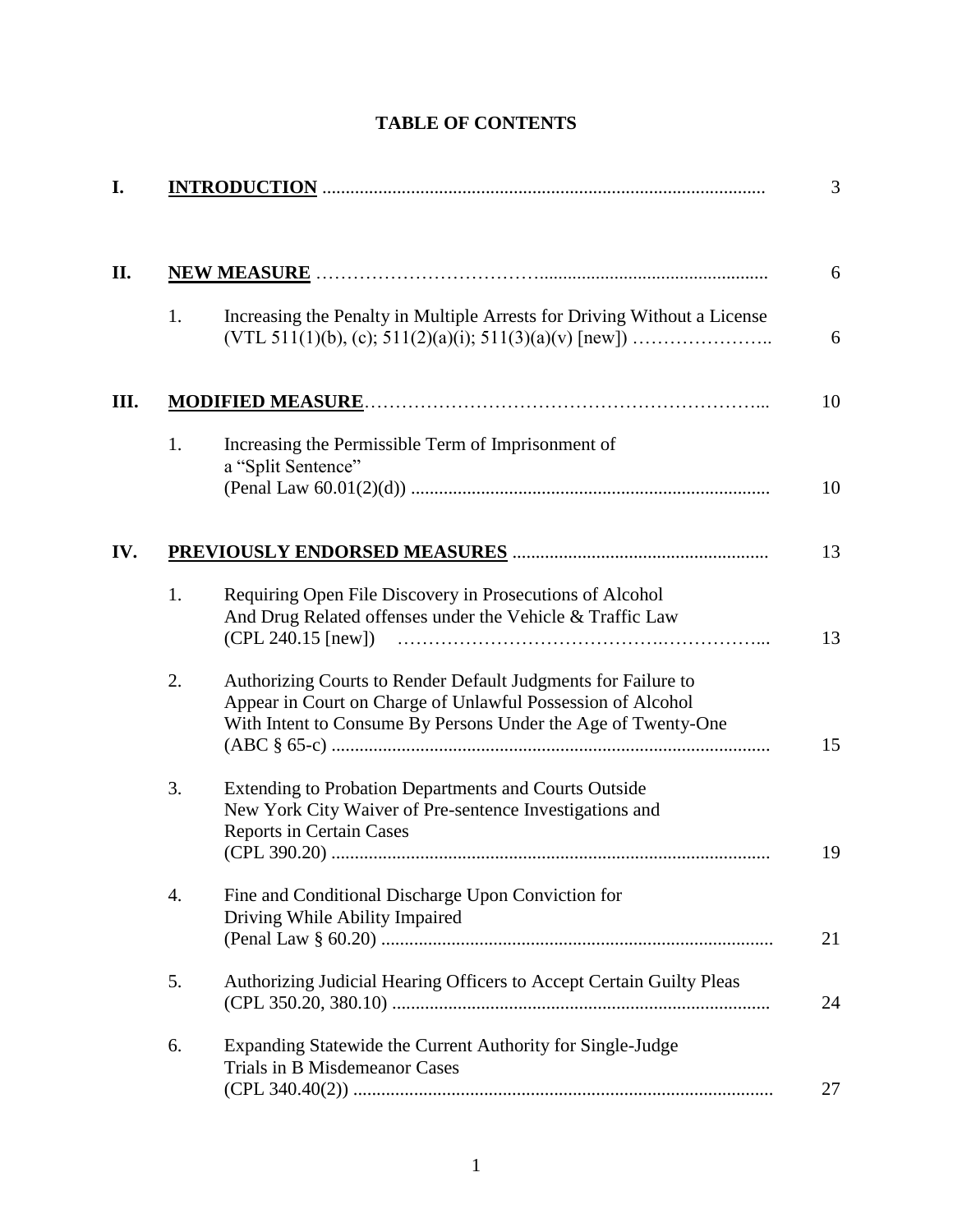|    | Sealing Court Records of Action Dismissed on Motion<br>of Prosecutor                                                   | 29 |
|----|------------------------------------------------------------------------------------------------------------------------|----|
| 8. | Dangerous Dog Proceedings: Providing Courts with Discretion<br>to Direct Seizure of a Dog after an Evidentiary Hearing | 31 |
|    |                                                                                                                        | 33 |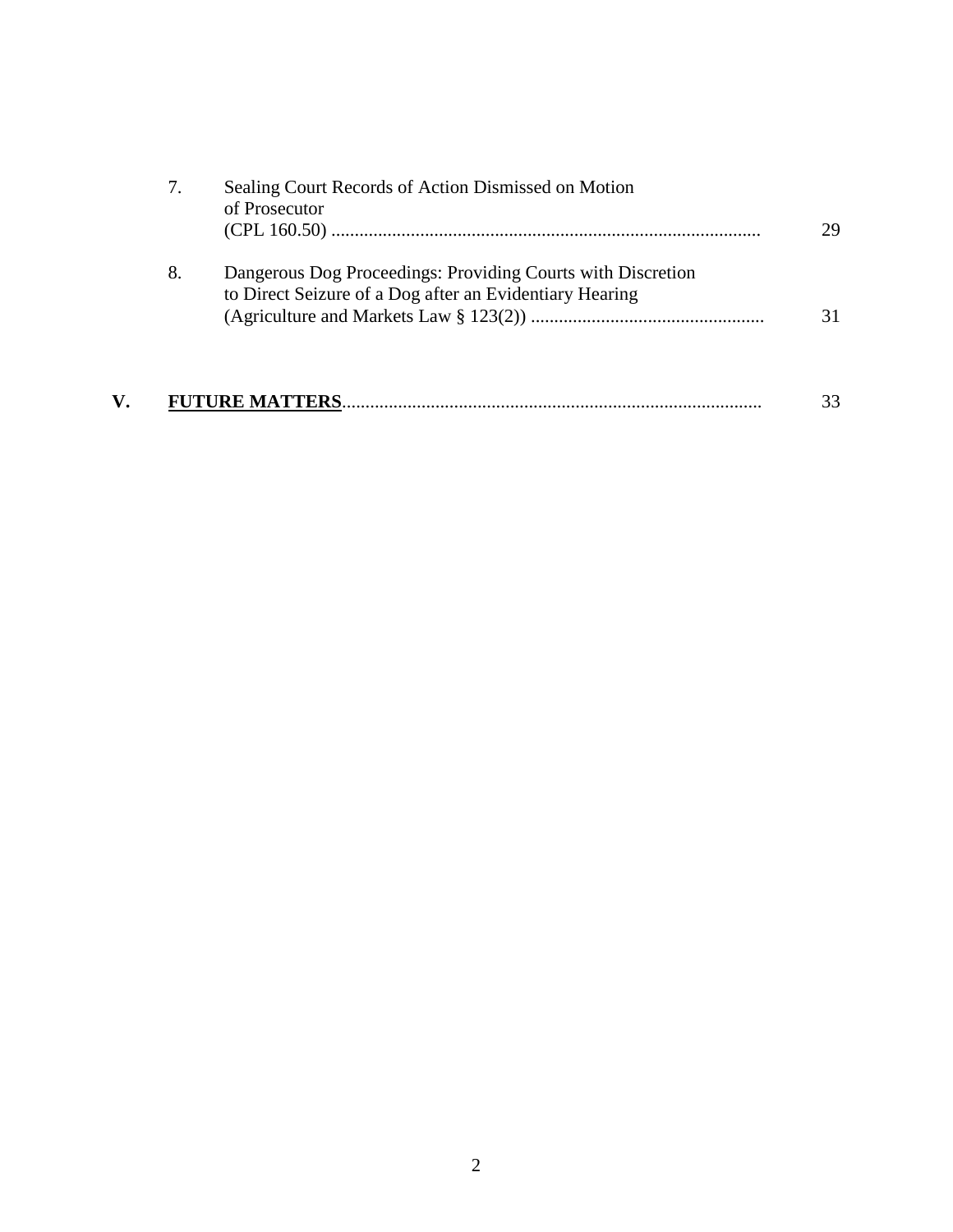#### **I. INTRODUCTION**

The Local Courts Advisory Committee is one of five standing advisory committees established by the Chief Administrative Judge of the Courts pursuant to Judiciary Law § 212(1)(q). The Committee advises the Chief Administrative Judge on legal and operational issues relating to the New York City Civil Court, New York City Criminal Court, District Courts on Long Island, City Courts outside New York City, and Town and Village Courts. The Committee is comprised of judges, clerks and attorneys serving and practicing in the abovenamed courts. It serves as a liaison with the professional associations of the judges and clerks of these courts, and coordinates its actions and recommendations with other advisory committees established by the Chief Administrative Judge. In addition to its legislative program, the Committee reviews and makes recommendations concerning existing court policies, rules and forms. During 2017 the Committee again reviewed and commented on a wide range of issues affecting the local courts.

This Annual Report for 2018 contains ten measures developed on the basis of the Committee's studies, examination of decisional law, and suggestions received from the bench and bar.

#### **New and Modified Proposals**

The Committee remains committed to submitting a streamlined, high-priority list of legislative and rule making measures. This year the Committee is again recommending ten measures, one of which is a modified version of an earlier submission and one that is new. The Committee recommends an amendment to the Vehicle and Traffic Law to increase the penalty for multiple arrests for driving without a license in the interest of public safety.

The Committee recommends a modified version from the 2017 report of an amendment to Penal Law § 60.01(2)(d) that would increase from 60 days to 90 days the maximum period of incarceration that may be served in conjunction with a sentence of probation or conditional discharge for certain Class A misdemeanors. The Committee believes this measure would provide judges with greater discretion in sentencing, give prosecutors greater flexibility in plea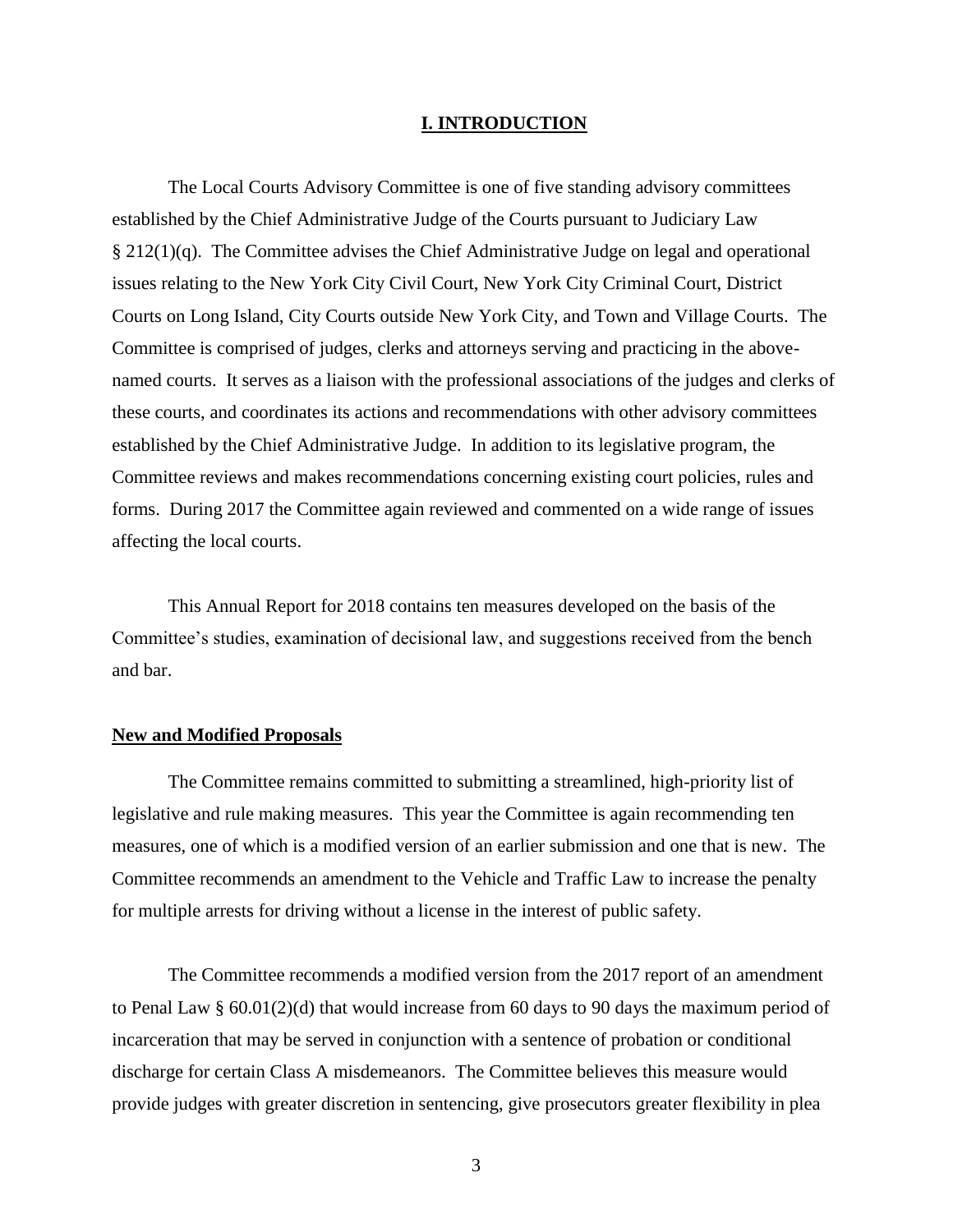bargaining, and enable more defendants to benefit from the rehabilitative options available through probation.

#### **Priorities**

The Committee's program for 2018 focuses on initiatives that, if enacted, would promote more effective, comprehensive adjudication, improve court efficiency, and reduce litigation cost and delay across multiple areas of practice. The Committee proposes amendments of the Criminal Procedure Law to allow for waiver of pre-sentence investigation reports in all local criminal courts (rather than the New York City Criminal Court only) where a negotiated sentence of imprisonment for a term of one year or less is mutually agreed upon by the parties, with the consent of the judge, and no sentence of probation is imposed; and, authorize Judicial Hearing Officers to accept certain guilty pleas.

The Committee continues to recommend the enactment of a new CPL § 240.15 to require open file discovery in prosecutions of alcohol and drug related offenses under the Vehicle and Traffic Law. In addition, the Committee once again recommends a proposal relating to persons who fail without justification to appear in court to answer charges of unlawful possession of alcohol. The proposal would amend Alcoholic Beverage Control Law § 65(c) by authorizing courts to render civil default judgments for unjustified failure to appear in court on a charge of under-age possession of alcohol. This measure would promote the goal of discouraging underage drinking without requiring the harsher consequences that may flow from suspension of a driver's license under the Vehicle and Traffic Law.

In order to improve the administration of justice, address the collateral consequences of court proceedings, and promote offender accountability, the Committee recommends measures to authorize the sealing of court records in a criminal matter where the charges are dismissed on the People's motion; and, to authorize the imposition of the sentence of a fine and conditional discharge upon conviction for the offense of driving while impaired.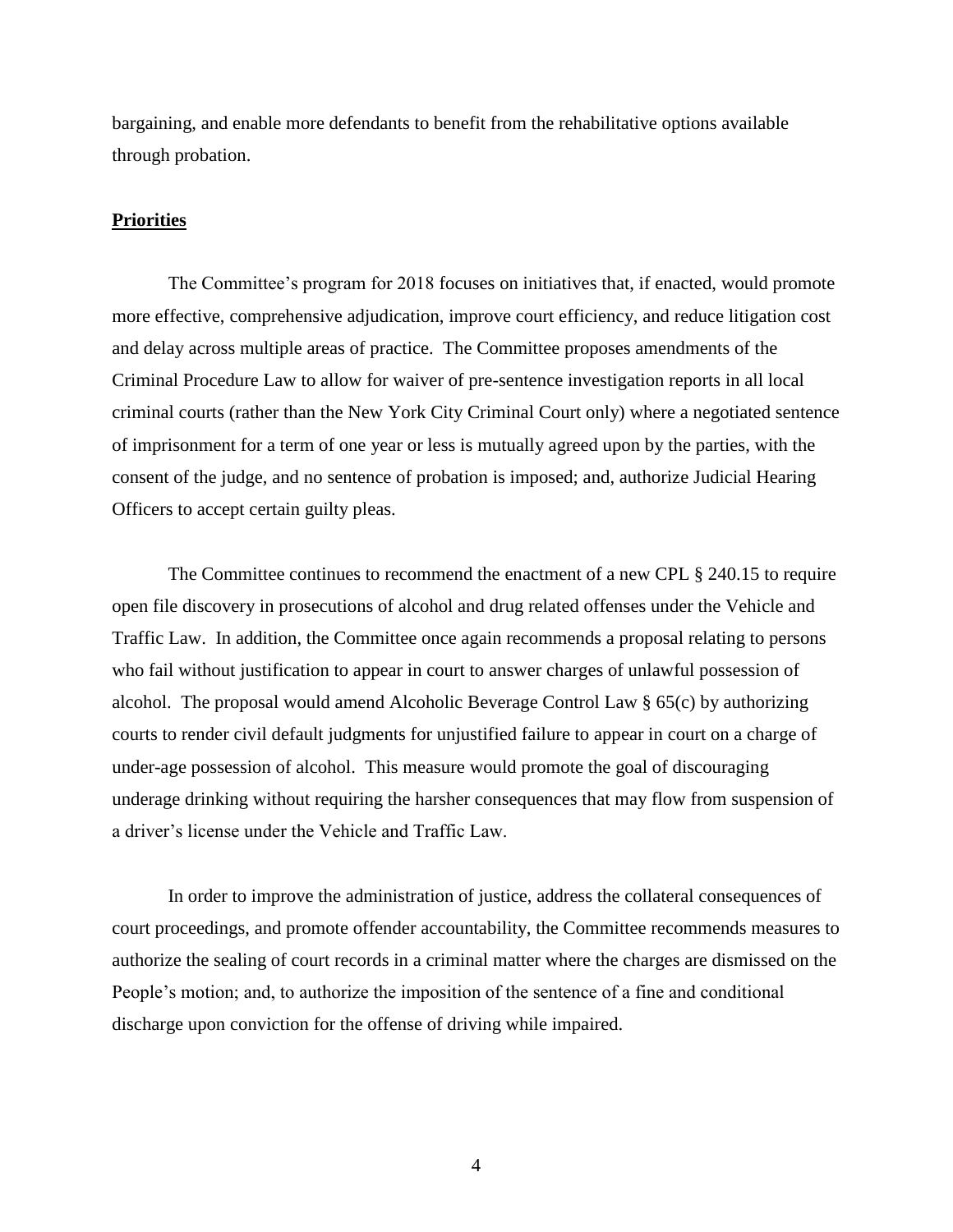The Committee expresses its advance appreciation to the Legislature and the Administrative Board of the Courts for considering this Annual Report, and welcomes comments and suggestions from the Legislature, the Judiciary, the Bar and the public concerning issues that arise in the local courts. Comments and suggestions may be addressed throughout the year to:

> Jessica M. Cherry, Counsel Local Courts Advisory Committee Office of Court Administration 4 ESP, Suite 2001 Empire State Plaza Albany, New York 12223 jcherry@nycourts.gov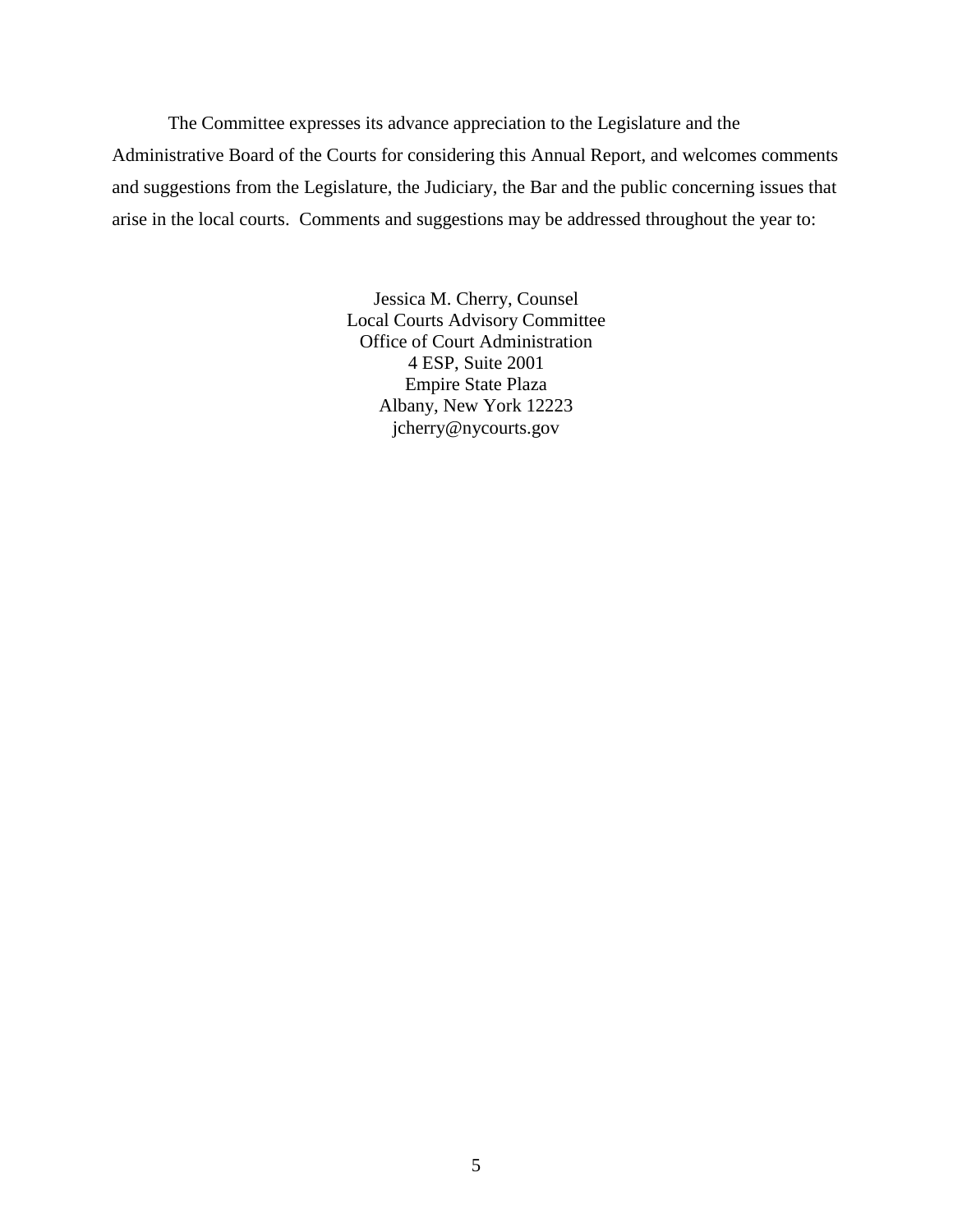#### **II. NEW MEASURE**

## 1. Increasing the Penalty in Multiple Arrests for Driving Without a License  $(VTL 511(1)(b), (c); 511(2)(a)(i); 511(3)(a)(v)$  [new])

The Committee recommends this measure to amend the Vehicle and Traffic Law to increase the penalty for multiple arrests for driving without a license. Given the high levels of recidivism among unlicensed drivers - nearly 1 in 4 convictions for revoked licenses are repeat offenders - and the threat that such drivers pose to highway safety, the Committee feels this legislation is a step toward deterring repeat offenders. (*See* New York State Department of Motor Vehicles Institute for Traffic Safety Management and Research (ITSMR), 2016 Data)

This legislation would increase the maximum term of imprisonment from 30 days to 90 days for: 1) aggravated unlicensed operation of a motor vehicle in the third degree; and 2) aggravated unlicensed operation of a motor vehicle with a gross weight of more than 18,000 pounds.

In addition this proposal increases the length of time between incidents of driving without a license that elevate the offense from a third- degree offense to a second-degree offense. Under current law, when an individual commits the offense of aggravated unlicensed operation of a motor vehicle in the third degree, and they have previously been convicted of the same offense in the immediately preceding 18 months, they are then charged with aggravated unlicensed operation of a motor vehicle in the second degree. Under this proposal, the current 18-month period is increased to 2 years.

Lastly, this proposal creates a new subparagraph providing that, if an individual commits the offense of aggravated unlicensed operation of a motor vehicle in the second degree, and he or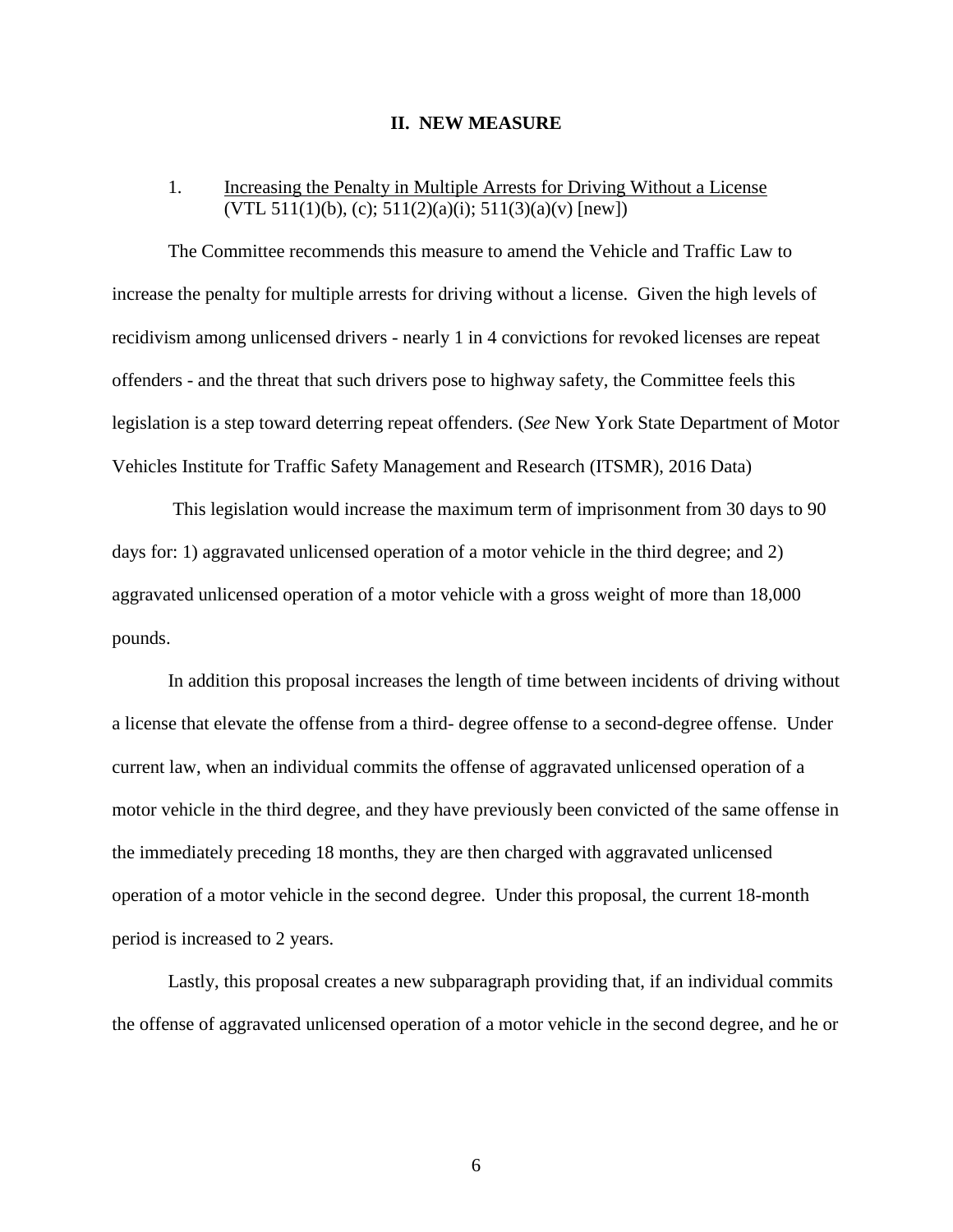she has previously been convicted of the same offense in the immediately preceding 5 years, then he or she is charged with aggravated unlicensed operation of a motor vehicle in the first degree.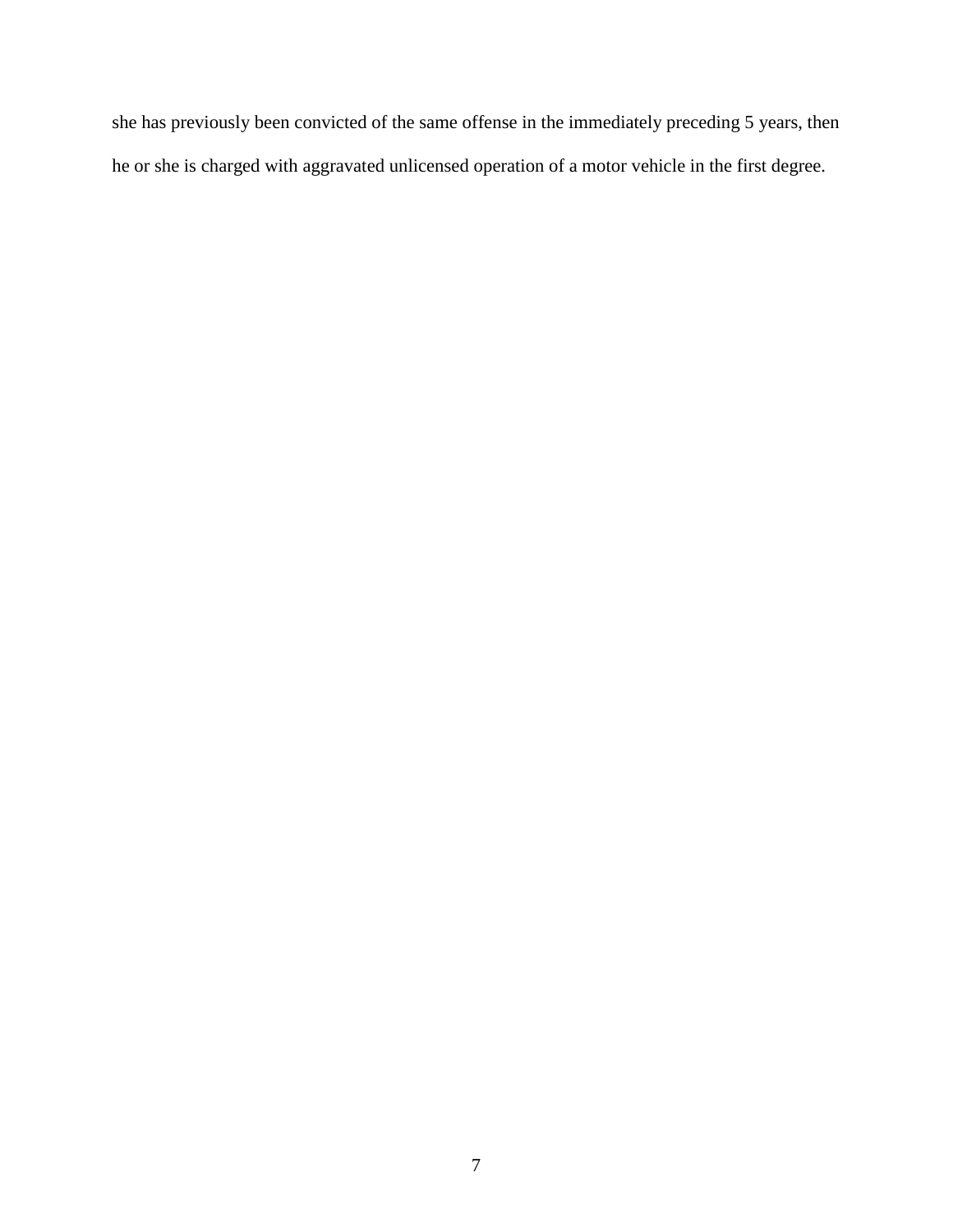AN ACT to amend the vehicle and traffic law, in relation to aggravated unlicensed operation of a motor vehicle

The People of the State of New York, represented in Senate and Assembly, do enact as follows:

Section 1. Paragraph (b) of subdivision (1) of section 511 of the vehicle and traffic law is amended to read as follows:

(b) Aggravated unlicensed operation of a motor vehicle in the third degree is a misdemeanor. When a person is convicted of this offense, the sentence of the court must be: (i) a fine of not less than two hundred dollars nor more than five hundred dollars; or (ii) a term of imprisonment of not more than [thirty] ninety days; or (iii) both such fine and imprisonment.

§ 2. Paragraph (c) of subdivision (1) of section 511 of the vehicle and traffic law is amended to read as follows:

(c) When a person is convicted of this offense with respect to the operation of a motor vehicle with a gross vehicle weight rating of more than eighteen thousand pounds, the sentence of the court must be: (i) a fine of not less than five hundred dollars nor more than fifteen hundred dollars; or (ii) a term of imprisonment of not more than [thirty] ninety days; or (iii) both such fine and imprisonment.

§ 3. Subparagraph (i) of paragraph (a) of subdivision (2) of section 511 of the vehicle and traffic law is amended to read as follows:

(i) has previously been convicted of an offense that consists of or includes the elements comprising the offense committed within the immediately preceding [eighteen months] two years;

§ 4. Paragraph (a) of subdivision (3) of section 511 of the vehicle and traffic law is amended by adding a new subparagraph (v) to read as follows:

(v) commits the offense of aggravated unlicensed operation of a motor vehicle in the second Ddgree as provided in subparagraph (i), (ii), (iii) or (iv) of this paragraph and has previously been convicted of the offense of aggravated unlicensed operation of a motor vehicle in the second degree under subparagraph (i), (ii), (iii) or (iv) within the immediately preceding five years.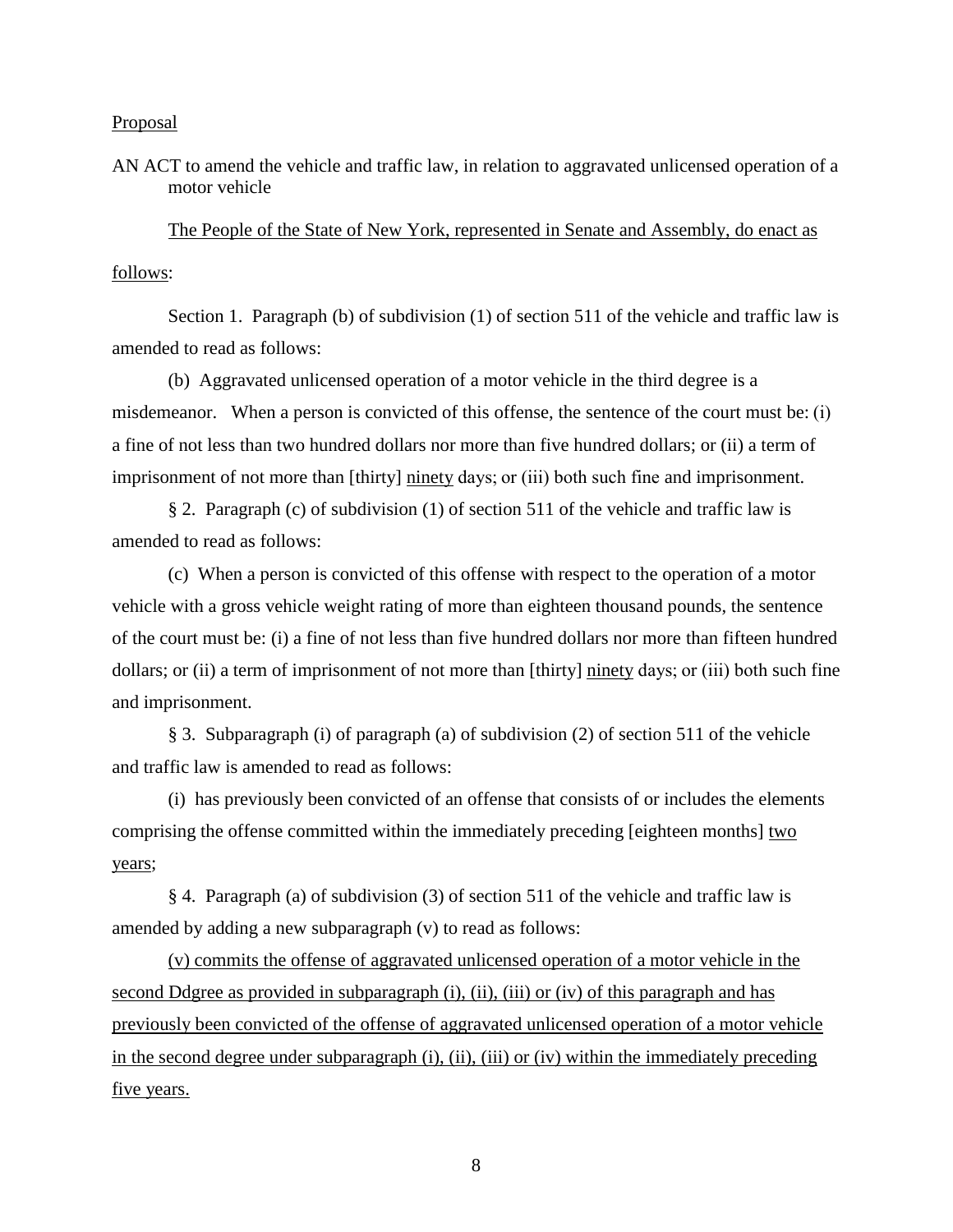§ 5. This act shall take effect immediately.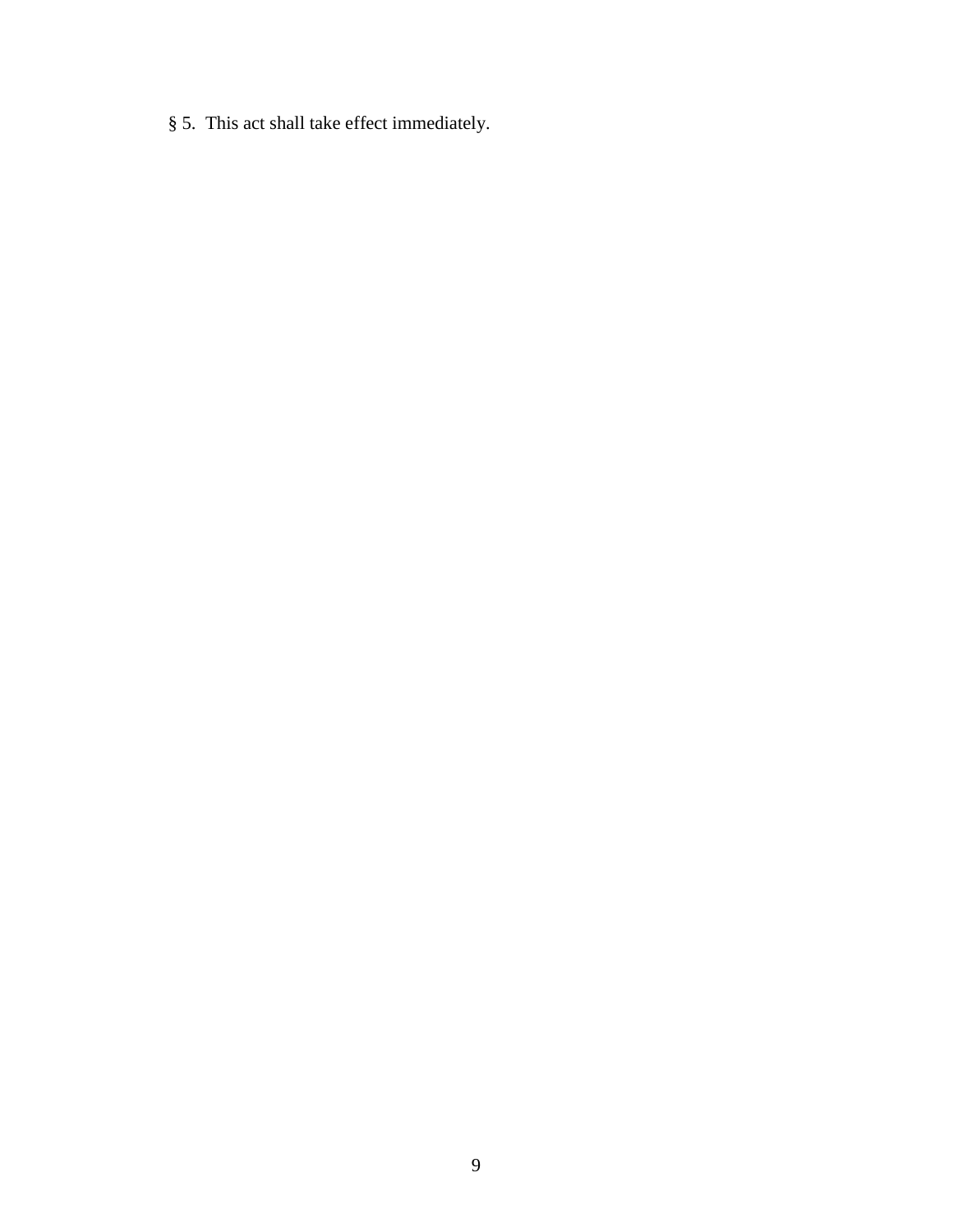#### **III. MODIFIED MEASURE**

# 1. Increasing the Permissible Term of Imprisonment of a "Split Sentence" (Penal Law  $§60.01(2)(d)$ )

This measure included as part of our program in the past, has been revised to target a specific problem related to misdemeanor domestic violence offenses, and misdemeanor drug offenses that do not qualify for drug court. This legislation would authorize an increase in the maximum jail sentence – from 60 days to 90 days – that may be imposed for misdemeanor drug convictions and misdemeanor domestic violence convictions where there is a concurrent sentence of jail plus probation or conditions, i.e., a "split sentence." Penal Law  $60.01(2)(d)$ authorizes a court to impose a split sentence of up to a maximum of 60 days in jail for a misdemeanor, along with a term of probation, which together cannot exceed the authorized term of probation as set forth in Penal Law § 65.00(3). See People v Zephrin, 14 NY3d 296, 299-300 (2010).

The "split sentence" option of Penal Law  $\S 60.01(2)(d)$  provides for an important sentencing alternative in those cases where neither a "straight" jail term nor a supervisory sentence is considered appropriate by itself. Unfortunately, however, there are many cases where the judge at sentencing or the prosecutor during plea negotiations may feel constrained to reject the "split sentence" in favor of straight imprisonment because they are uncomfortable with sentencing the defendant to only 60 days in jail. This works to deprive many defendants, especially in drug treatment and other specialty courts, of the beneficial rehabilitative options available through probation. Similarly, in the case of domestic violence, rejection of the "split sentence" deprives victims of the protection of a "cooling off period" from their abuser. This is critical from the "trigger date," *i.e*. the court appearance, in which an abuser is at the highest risk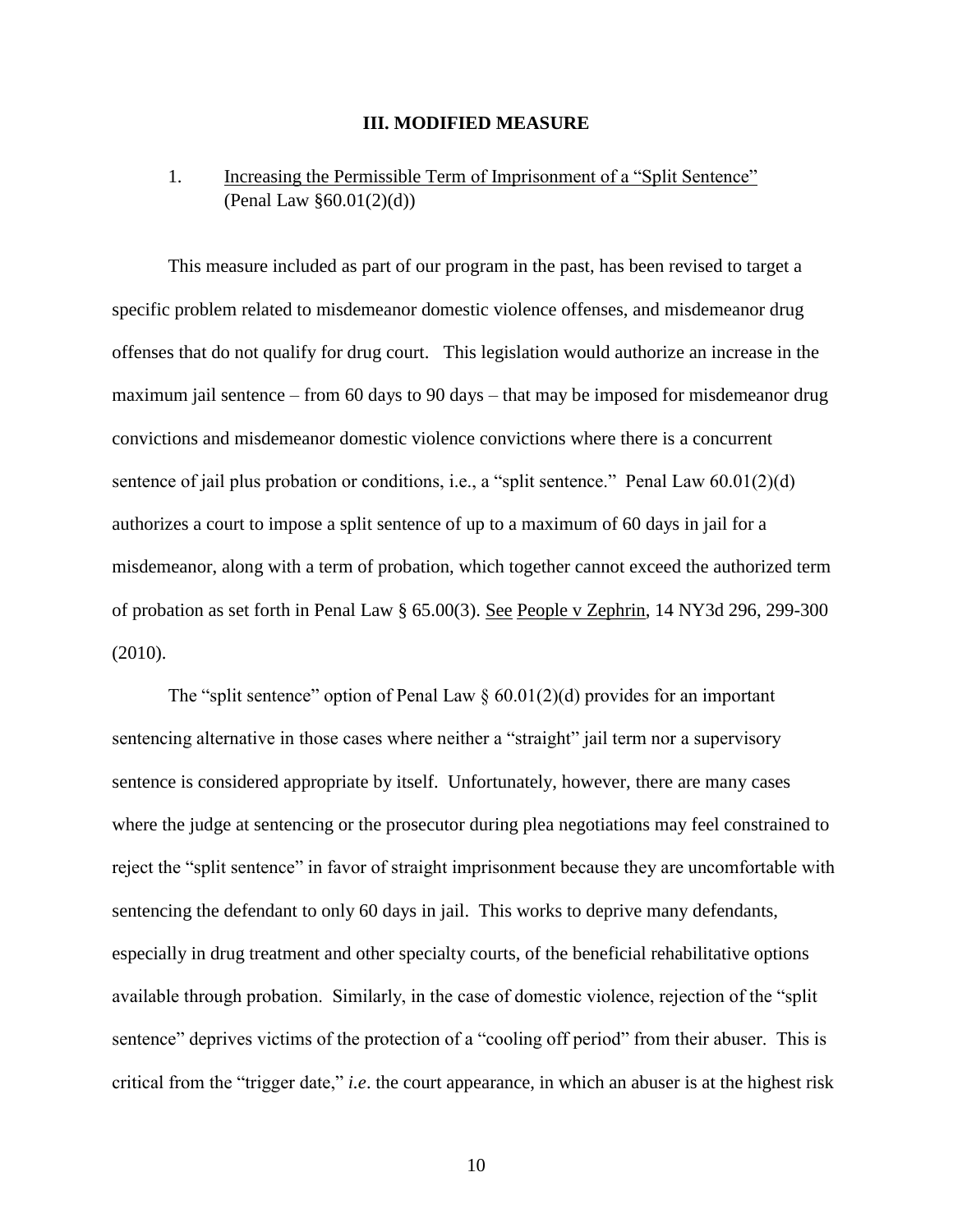for retaliation and needs court supervision the most. The Committee believes that "split sentences" would be utilized more widely if judges had the discretion to impose a jail term of up to 90 days as part of the overall split sentence, and that fewer prosecutors would insist on long sentences of straight jail time if there was an option of combining probation with a jail term of 90 days instead of only 60 days. In the Committee's view, sentencing a defendant with underlying problems like drug addiction and domestic violence to a split sentence of 90 days plus probation generally produces better results than sentencing the defendant to a longer term of straight jail time without the benefits and rehabilitative options available through probation.

In order to effectuate the foregoing goals, this measure would amend Penal Law § 60.01(2)(d) to increase, from 60 days to 90 days, the maximum period of incarceration that may be served in conjunction with a sentence of probation or conditional discharge for certain Class A misdemeanors.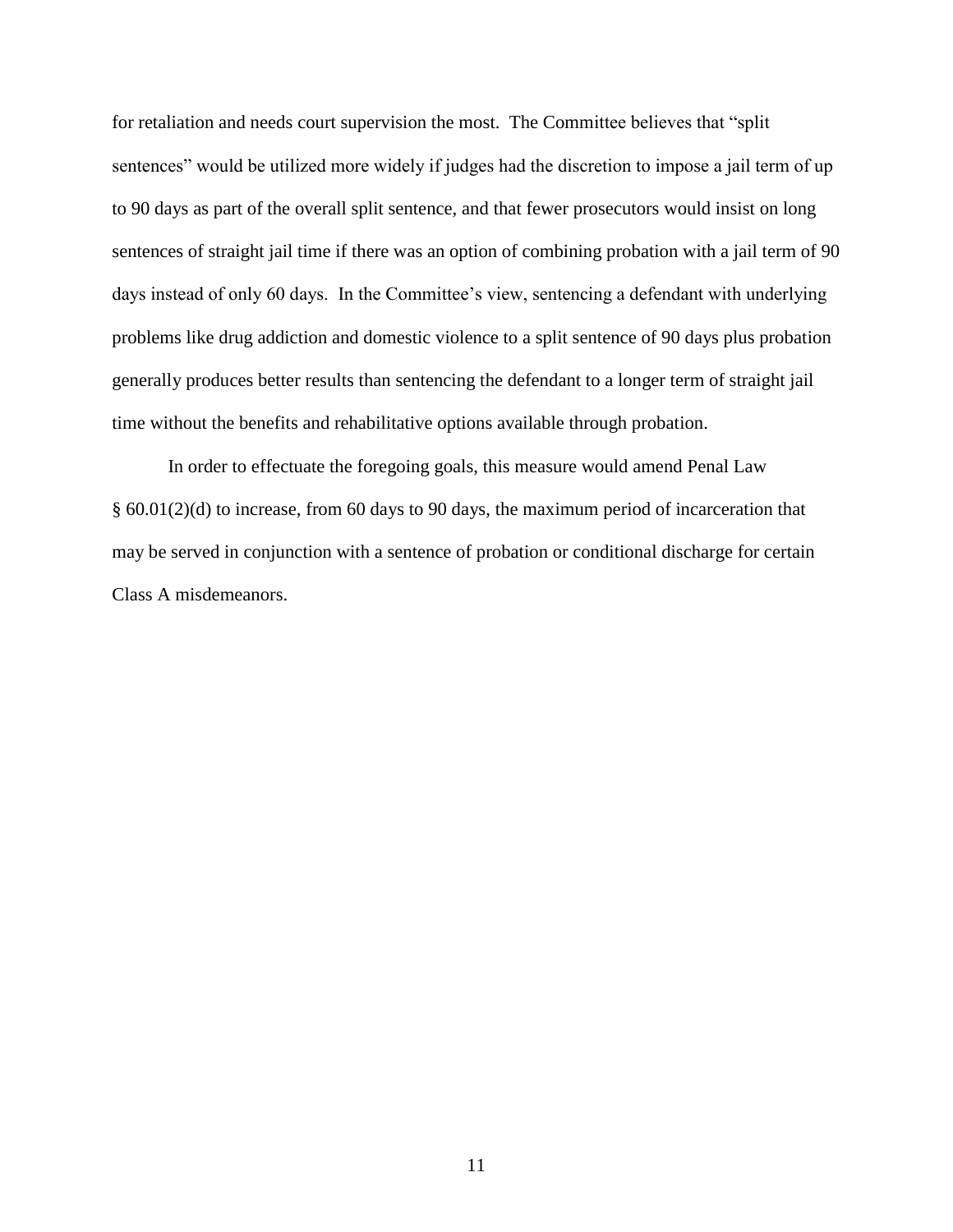AN ACT to amend the penal law, in relation to revocable sentences of probation or conditional discharge and imprisonment

The People of the State of New York, represented in Senate and Assembly, do enact as follows:

Section 1. Paragraph (d) of subdivision 2 of section 60.01 of the penal law is amended to read as follows:

(d) In any case where the court imposes a sentence of imprisonment not in excess of sixty days[,] for a misdemeanor, except not in excess of ninety days for assault in the third degree as defined by section 120.00 of this chapter, menacing in the second degree as defined by section 120.14 of this chapter, stalking in the third degree as defined by section 120.50 of this chapter, criminal obstruction of breathing or blood circulation as defined by section 121.11 of this chapter, sexual misconduct as defined by section 130.20 of this chapter, forcible touching as defined by section 130.52 of this chapter, sexual abuse in the second degree as defined by section 130.60 of this chapter, criminal contempt in the second degree as defined by section 215.50 of this chapter, criminal possession of a controlled substance in the seventh degree as defined by section 220.03 of this chapter, criminally possessing a hypodermic instrument as defined by section 240.45 of this chapter, criminally using drug paraphernalia in the second degree as defined by section 220.50 of this chapter and criminal possession of methamphetamine manufacturing material in the second degree as defined by section 220.70 of this chapter, or not in excess of six months for a felony or in the case of a sentence of intermittent imprisonment not in excess of four months, it may also impose a sentence of probation or conditional discharge provided that the term of probation or conditional discharge together with the term of imprisonment shall not exceed the term of probation or conditional discharge authorized by article sixty-five of this chapter. The sentence of imprisonment shall be a condition of and run concurrently with the sentence of probation or conditional discharge.

§2. This act shall take effect on the first day of November next succeeding the date on which it shall become a law, and shall apply only to offenses committed on or after such effective date.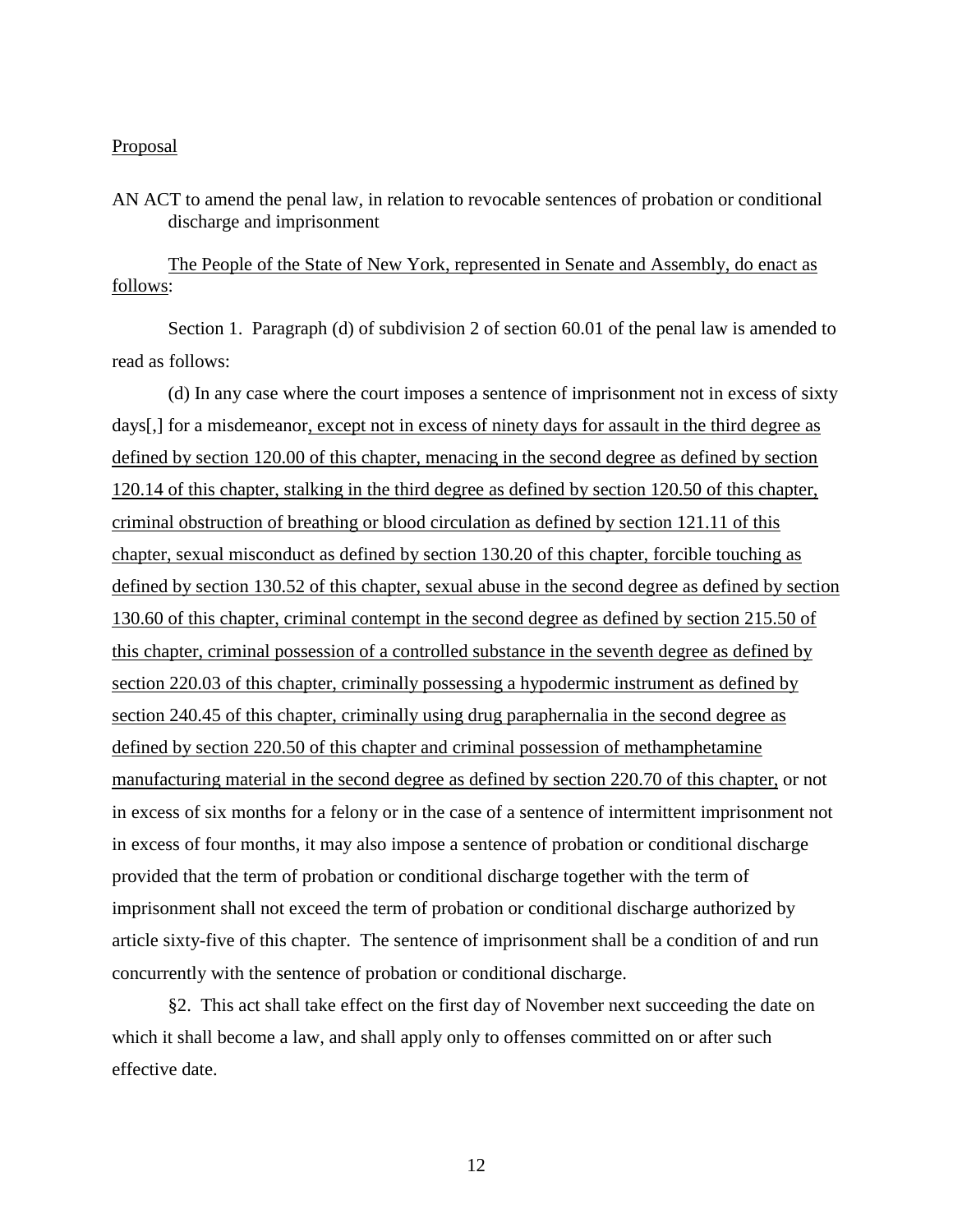#### **IV. PREVIOUSLY ENDORSED MEASURES**

## 1. Requiring Open File Discovery in Prosecutions of Alcohol and Drug Related offenses under the Vehicle & Traffic Law (CPL § 240.15 [new])

The Committee recommends adoption of a new Criminal Procedure Law provision requiring open file discovery strictly limited to prosecutions of alcohol and drug related offenses under Article 31 of the Vehicle and Traffic Law. The new statute would require that the offense of DWI be the highest offense charged. This measure would require exchange without demand of all material and written information in the possession of either the defendant or prosecutor not otherwise protected or privileged under rule, statute or other law within 30 days of the commencement of a criminal action. Materials received after the 30 days have expired would be required to be exchanged within 5 days of receipt.

It has been brought to the attention of the Committee that open file discovery for cases commenced charging offenses under Article 31, where now informally instituted, is working well today in practice in counties of diverse size and population across the state, including Nassau, Kings, Suffolk and Wyoming Counties. In these counties, demonstrable benefits in stimulating plea agreements and eliminating delays have been achieved. Improvements in standards and goals are achieved for the court system. The Committee believes that statewide mandate of such practice is now appropriate and timely. The Committee urges adoption of this measure to expand upon the improvements available from limited open file, reciprocal discovery to defendants, prosecutors and the court system alike.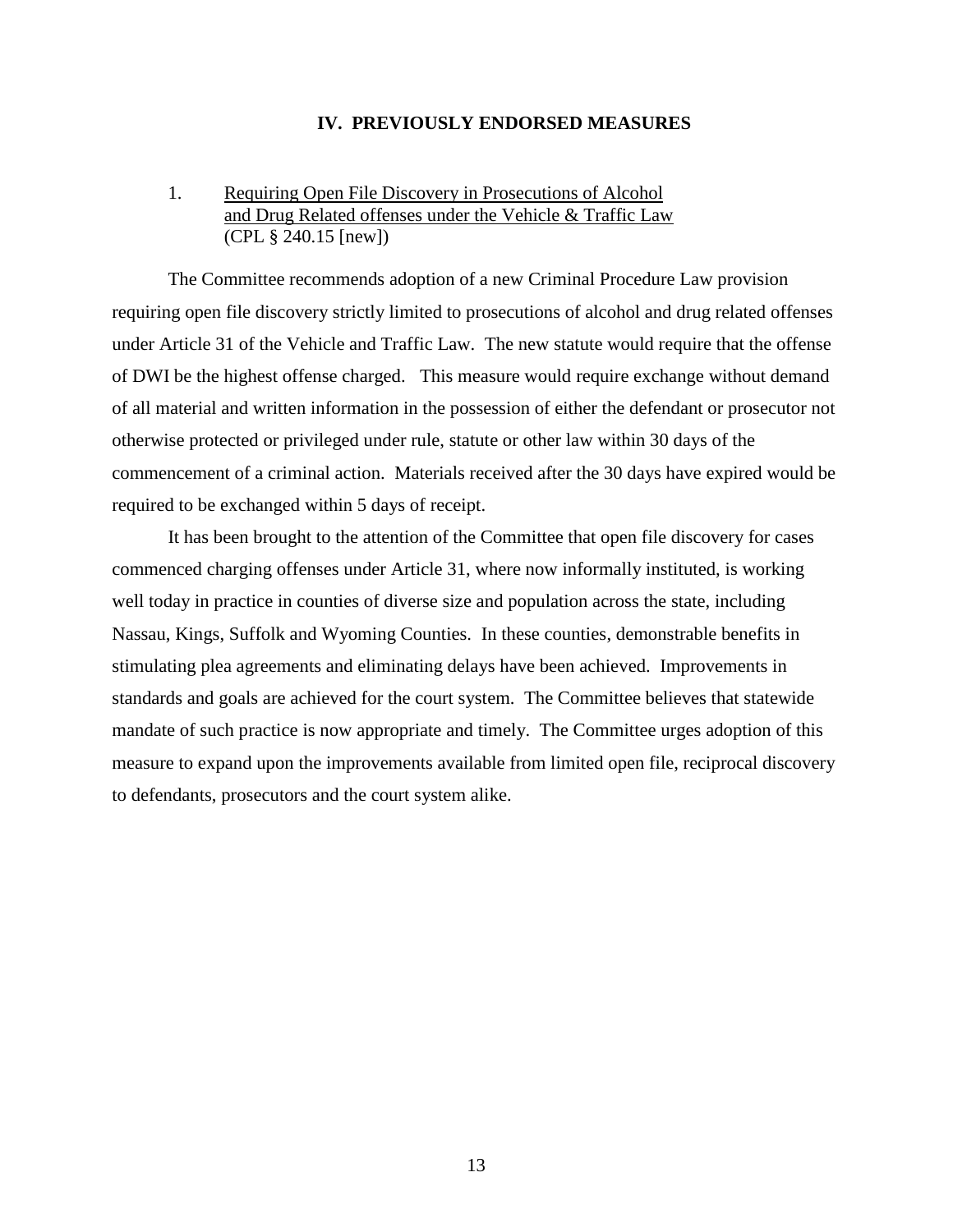AN ACT to amend the criminal procedure law, in relation to discovery in alcohol and drug related offenses under the Vehicle and Traffic Law

The People of the State of New York, represented in Senate and Assembly, do enact as follows:

Section 1. The criminal procedure law is amended by adding a new section 240.15 to read as follows:

 § 240.15. Discovery: open file, limited to prosecutions of alcohol and drug related offenses under the vehicle and traffic law

 Within 30 days of the commencement of a criminal action charging a defendant with an offense or offenses the most serious being an offense under article 31 of the vehicle and traffic law, all material or written reports or documents in the possession of either the defendant or the prosecutor not privileged or otherwise protected by rule, statute or other law, shall be exchanged between the defendant and the prosecutor without demand therefore. Such material or written reports or documents received after the expiration of the 30 day period shall be exchanged within 5 days of receipt. Such material or written reports or documents shall include but are not limited to any written report or testimony of a police officer, statements of a defendant, statements, names and addresses of witnesses, any physical examination, scientific tests or experiments, results of laboratory reports or testing reports or any portion thereof.

§ 2. This act shall take effect 90 days after the date on which it shall have become law and shall apply to criminal actions commenced on or after that date.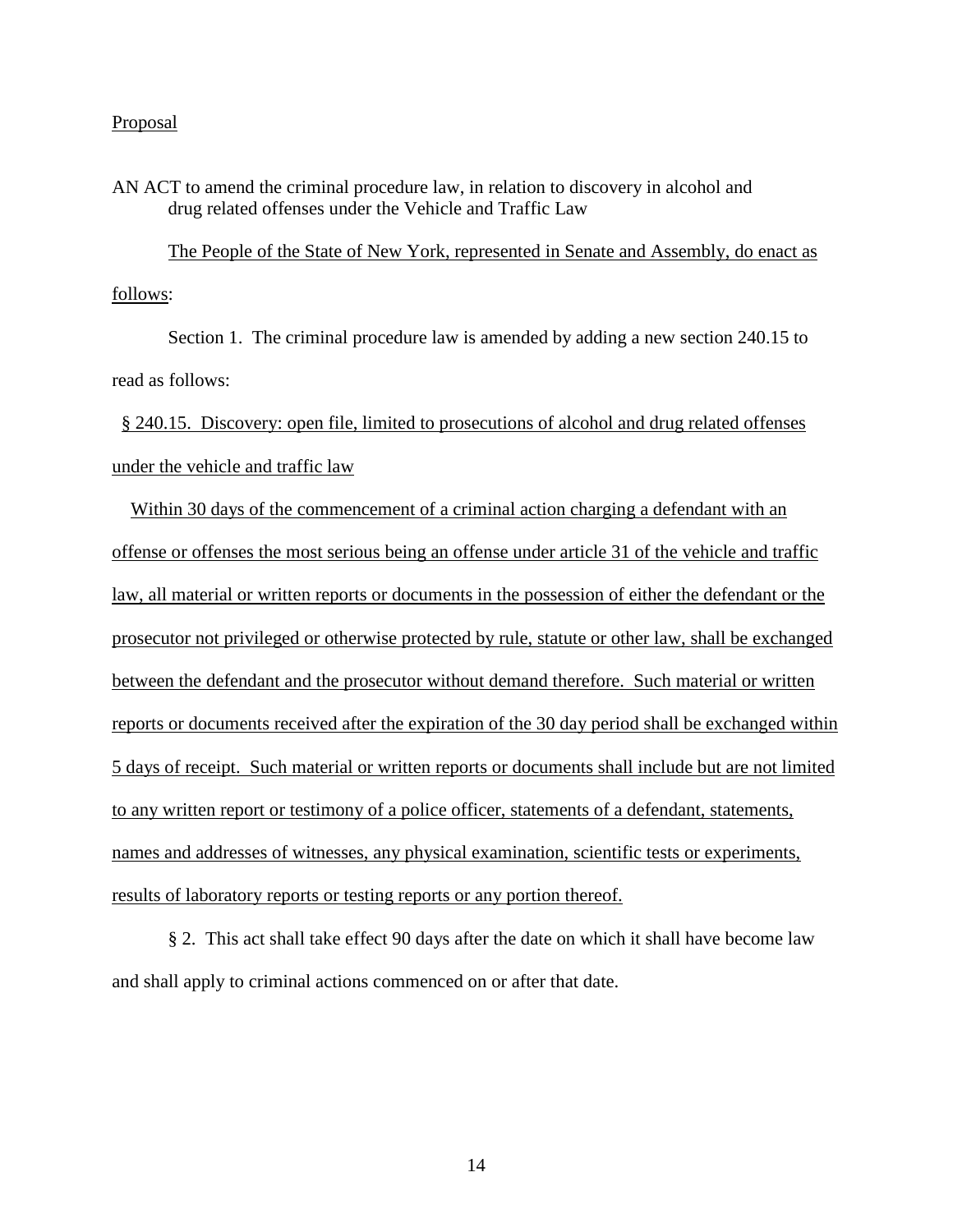2. Authorizing Courts to Render Default Judgments for Failure to Appear in Court on Charge of Unlawful Possession of Alcohol With Intent to Consume By Persons Under the Age of Twenty-One. (ABC § 65-c)

This measure would amend the Alcoholic Beverage Control Law to authorize a court outside a city with a population of over one million to render a default judgment of a fine against a person who does not appear in court within the specified time to answer a charge of underage possession of alcohol. This measure supplants the Committee's previous recommendation of an amendment of the Vehicle and Traffic Law authorizing courts to authorize suspension of a driver's license under the same conditions.

Years of experience in the judicial, law enforcement and child-welfare communities demonstrate that a charge of under-age possession of alcohol may be the first and best opportunity to avert more serious and potentially life-threatening alcohol-related offenses. When defendants less than age 21 are charged with under-age possession of alcohol with intent to consume under Alcoholic Beverage Control Law section 65-c, authorized sentences of completing alcohol awareness programs and community service offer potential judicial remedies to help deter drunk driving and other more serious offenses.

Unfortunately, many of these young defendants ignore their appearance tickets or, if convicted, ignore the very sentences calculated to discourage more serious offenses. Under current law, there is no practical redress or other remedy besides contempt, a resource-intensive path that may lead to incarceration inapposite for these offenders. For that reason, large numbers of under-age defendants flaunt the law: many do so precisely because they know there is no negative consequence for ignoring the charge or sentence. This, in turn, compounds their disrespect for the law and encourages further offenses. The Internet is rife with advice for teens concerning the lack of negative consequences for ignoring appearance tickets or court-imposed penalties for under-age drinking. Given these dynamics, it is little surprise that in some courts, the scoff rate on under-age alcohol possession exceeds 30%. These dynamics are particularly evident after proms, concerts, festivals and other large gatherings of teens, which expose teens not only to alcohol but also to the risk of drunk driving. Remedies for alcohol-possession violations are sorely needed in order to deter drunk driving and prevent injuries and deaths.

While fully cognizant that under-age offenders are minors for whom our law must take an especially measured approach, New York State must ensure that courts have effective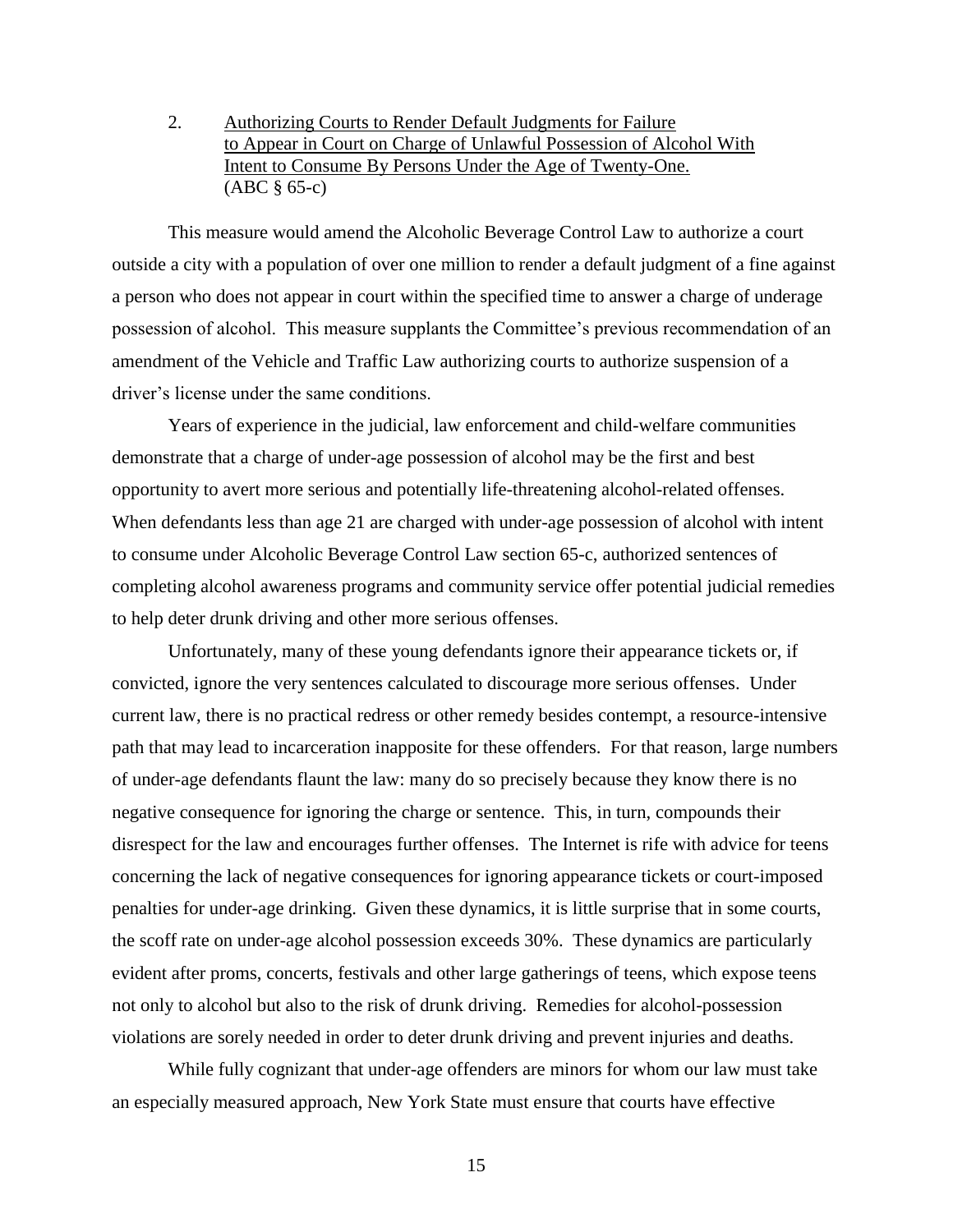remedies at their disposal when persons charged with under-age possession of alcohol fail to appear or complete court-ordered sentences. By doing so, the Legislature would promote respect for the law and the courts generally, and help prevent more serious offenses and concomitant risk to life.

Accordingly, this measure would authorize a court to render a civil default judgment against a defendant who fails to answer a charge of under-age possession of alcohol with intent to consume under ABC Law §65-c, or who is convicted and fails to timely satisfy his or her sentence. This limited approach seeks only to bring these defendants before the court to answer charges and honor sentences that are calculated to educate them and prevent potentially lifethreatening behaviors.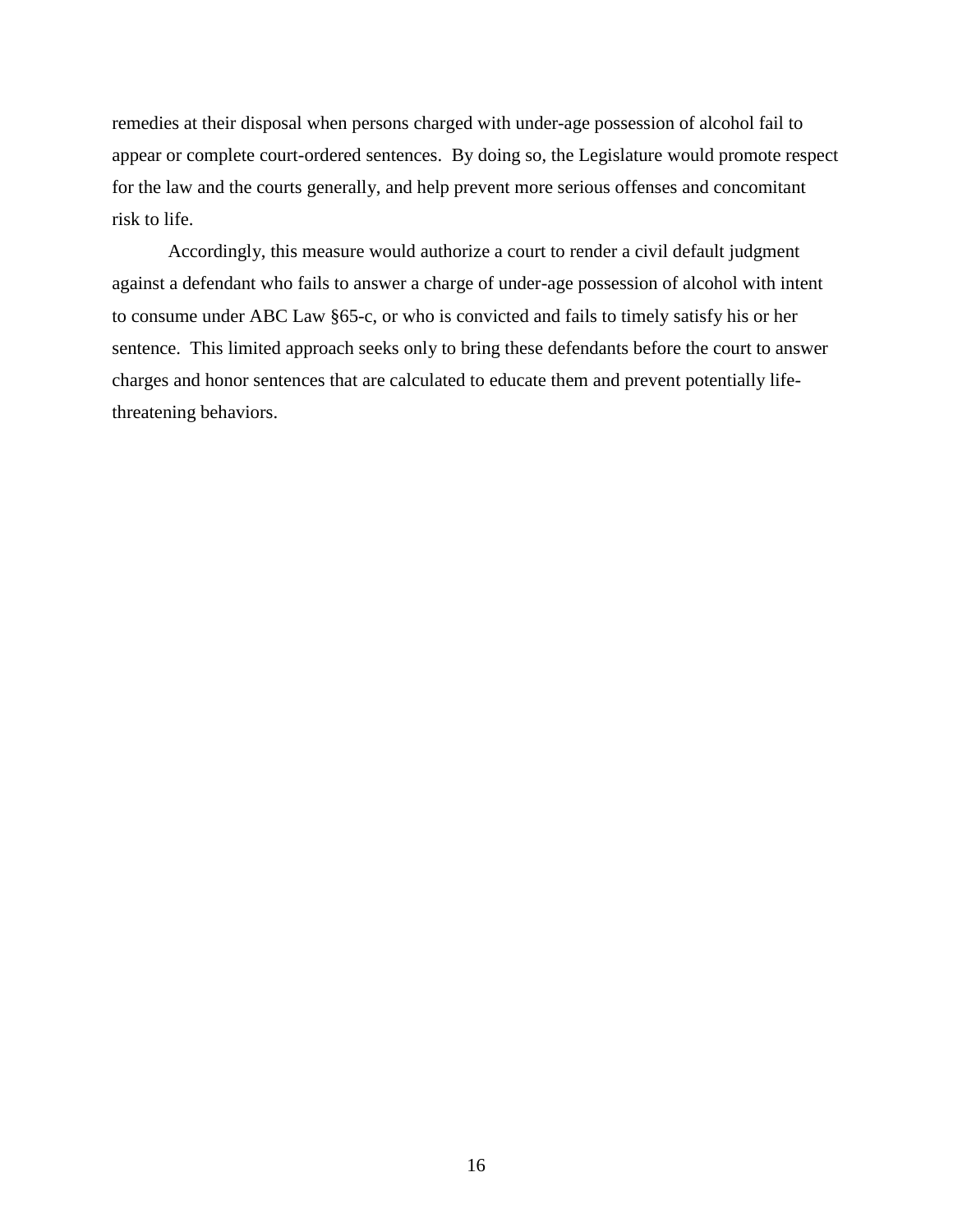AN ACT to amend the alcoholic beverage control law, in relation to authorizing courts to render default judgments in cases of failure to answer for unlawful possession of an alcoholic beverage with the intent to consume by persons under the age of twenty-one years

The People of the State of New York, represented in Senate and Assembly, do enact as follows:

§ 1. Section 65-c of the alcoholic beverage control law is amended by adding three new subdivisions 7, 8 and 9 to read as follows:

7. In the event a person charged with a violation of this section does not answer within the time specified, the court having jurisdiction, other than a court in a city over one million in population may, in addition to any other action authorized by law, enter a plea of guilty on behalf of the defendant and render a default judgment in an amount to be determined by the court within the amount authorized by law. Any such default judgment shall be civil in nature. However, at least thirty days after the expiration of the original date prescribed for entering a plea and before a plea of guilty and a default judgment may be rendered, the clerk of the court shall notify the defendant by certified mail: (a) of the violation charged; (b) of the impending pleas of guilty and default judgment; (c) that such judgment will be filed with the county clerk of the court in which the operator or registrant is located; and (d) that a default or plea of guilty may be avoided by entering a plea or making an appearance within thirty days of the sending of such notice. Pleas entered within that period shall be in a manner prescribed in the notice. In no case shall a default judgment and plea of guilty be rendered more than two years after the expiration of the time prescribed for originally entering a plea. When a person has entered a plea of not guilty and has demanded a hearing, no fine or penalty shall be imposed for any reason, prior to the holding of the hearing which shall be scheduled by the court within thirty days of such demand.

8. The filing of the default judgment with the county clerk shall have the full force and effect of a judgment duly docketed in the office of such clerk and may be enforced in the same manner and with the same effect as that provided by law in respect to executions issued against property upon judgments of a court of record and such default judgment shall remain in full force and effect for eight years notwithstanding any other provision of law.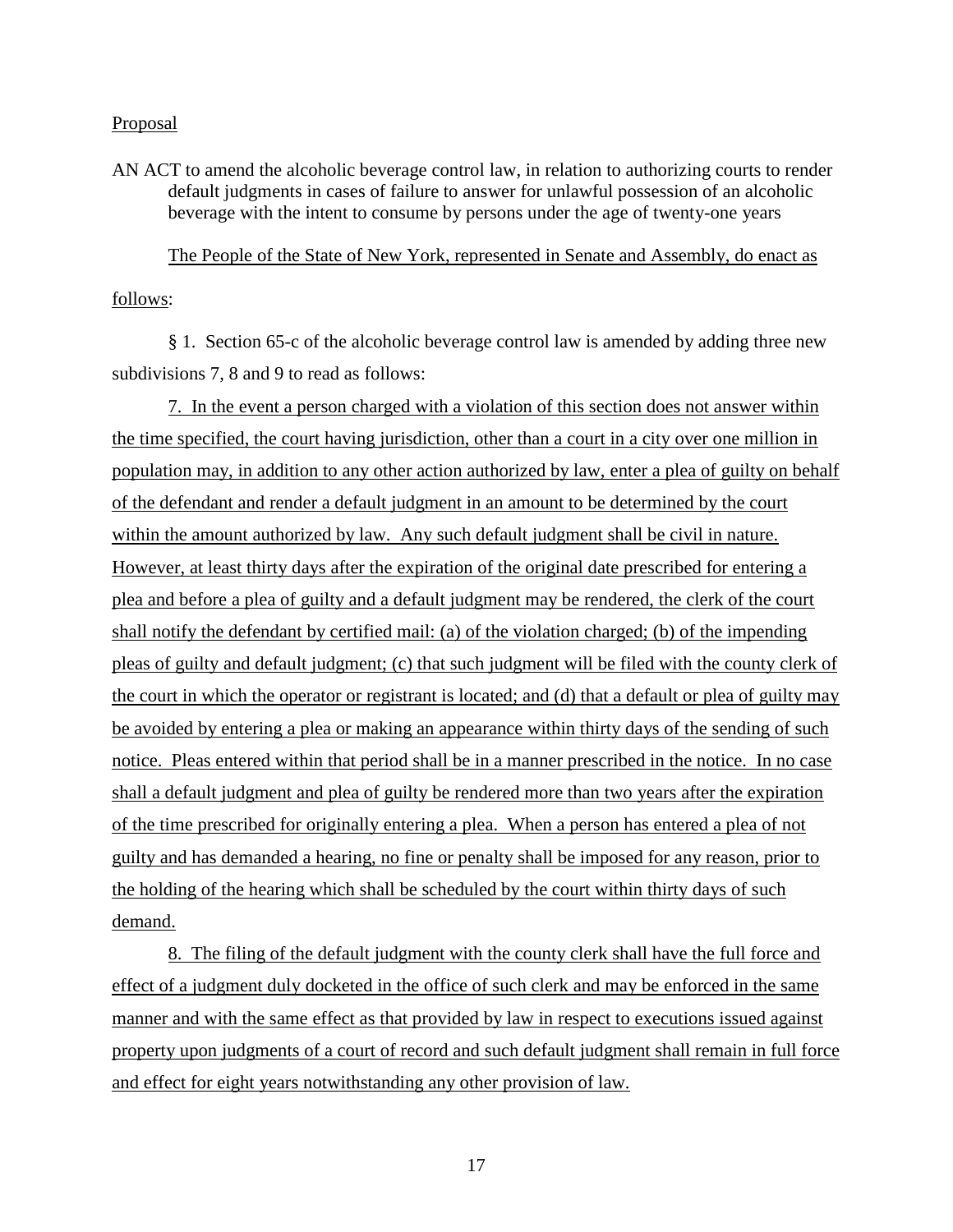9. Notwithstanding the provisions of subdivision seven of this section, the clerk of the court, shall have two years from the effective date of this subdivision to serve notice of the impending plea of guilty and default judgment upon the person charged with a violation of this section who has not answered within the time specified and prior to the effective date of this subdivision.

§ 2. This act shall take effect on the first day of January next succeeding the date on which it shall have become a law and shall apply where the acts constituting unlawful possession of an alcoholic beverage with intent to consume for the offense of which the person is convicted occurred on or after such effective date.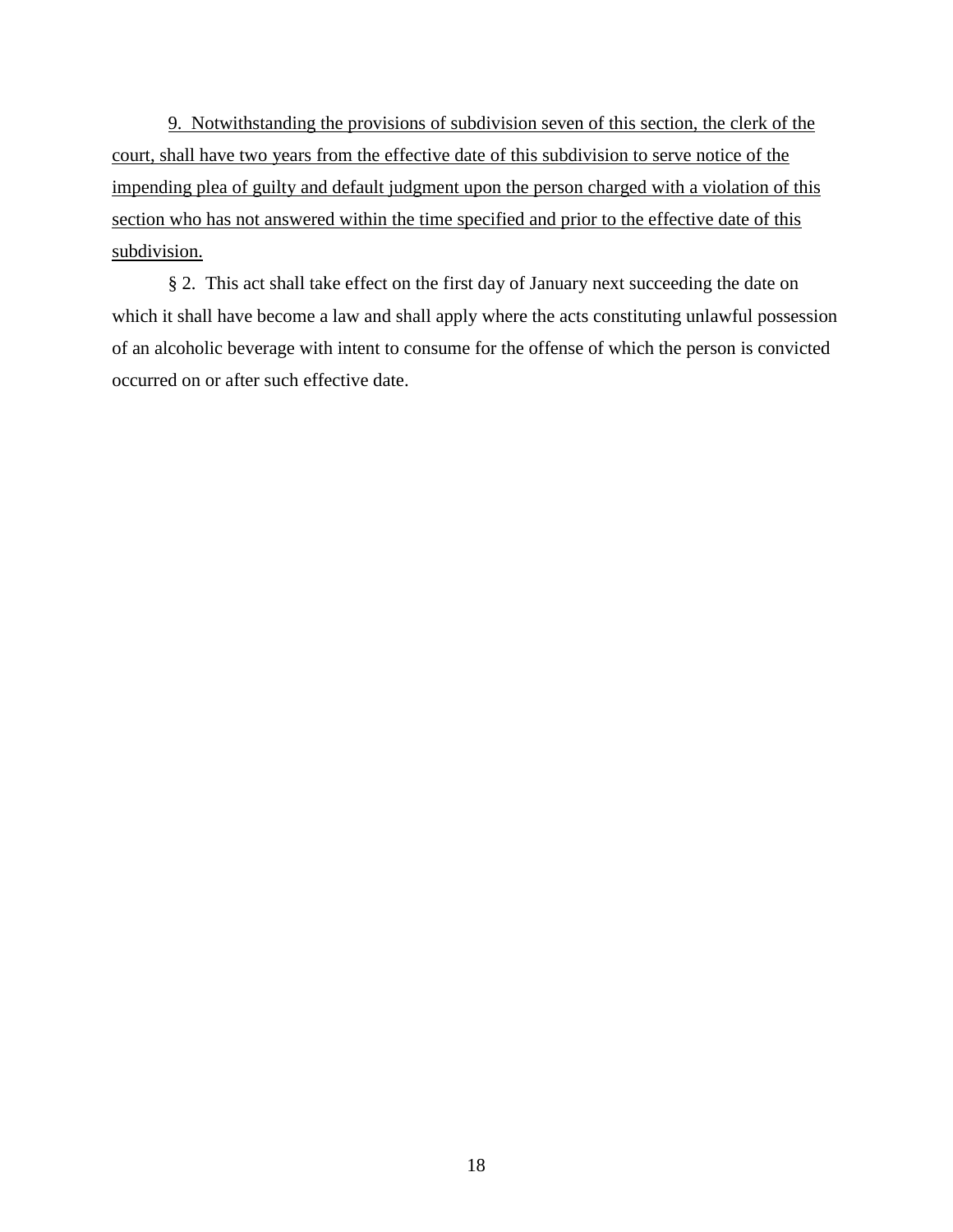## 3. Extending to Probation Departments and Courts Outside New York City Waiver of Pre-sentence Investigations and Reports in Certain Cases. (CPL 390.20)

This measure would amend the Criminal Procedure Law, as recently amended by chapter 556 of the Laws of 2013, to eliminate, outside New York City, the requirement of pre-sentence investigations ("PSIs") and reports upon consent of the judge, where a negotiated sentence of imprisonment for a term of 365 days or less is mutually agreed upon by the parties, and no sentence of probation will be imposed.

Prior to enactment of chapter 556, probation departments throughout the state were required to conduct PSIs and prepare written reports for all defendants convicted in felony cases, and in misdemeanor cases where a sentence of imprisonment was imposed for a term in excess of 180 days. CPL 390.20. Section 6 of chapter 556 amended section 390.20 to establish an exception to these requirements where a negotiated sentence of imprisonment for a term of 365 days or less has been reached as a result of a conviction or revocation of a probation sentence, and where probation will not be imposed under either scenario. However, this exception was limited to "any city having a population of one million or more." The present measure would broaden that exception to encompass any probation department or court outside New York City without regard to population.

This measure recognizes that the legislative purposes underlying chapter 556 – eliminating the costly requirement of PSIs for negotiated sentences and allowing for probation departments to more appropriately reassign probation officers – are equally applicable in the 57 counties located outside New York City. The current PSI requirements necessitate additional court hearings, delay sentencing and expenditure of public resources in conducting investigations and preparing reports that rarely affect final sentencing outcomes. The Committee believes that probation departments and courts outside New York City should be treated no differently than the probation department in New York City with regard to an expensive, time-consuming mandate shown to have little impact on sentencing.

It is important to note that neither chapter 556 nor this measure would make any other change in statutory requirements concerning PSIs or affect a judge's discretion to order a PSI in any case where the judge believes it is appropriate to do so, including any case where the statute would no longer automatically require a PSI.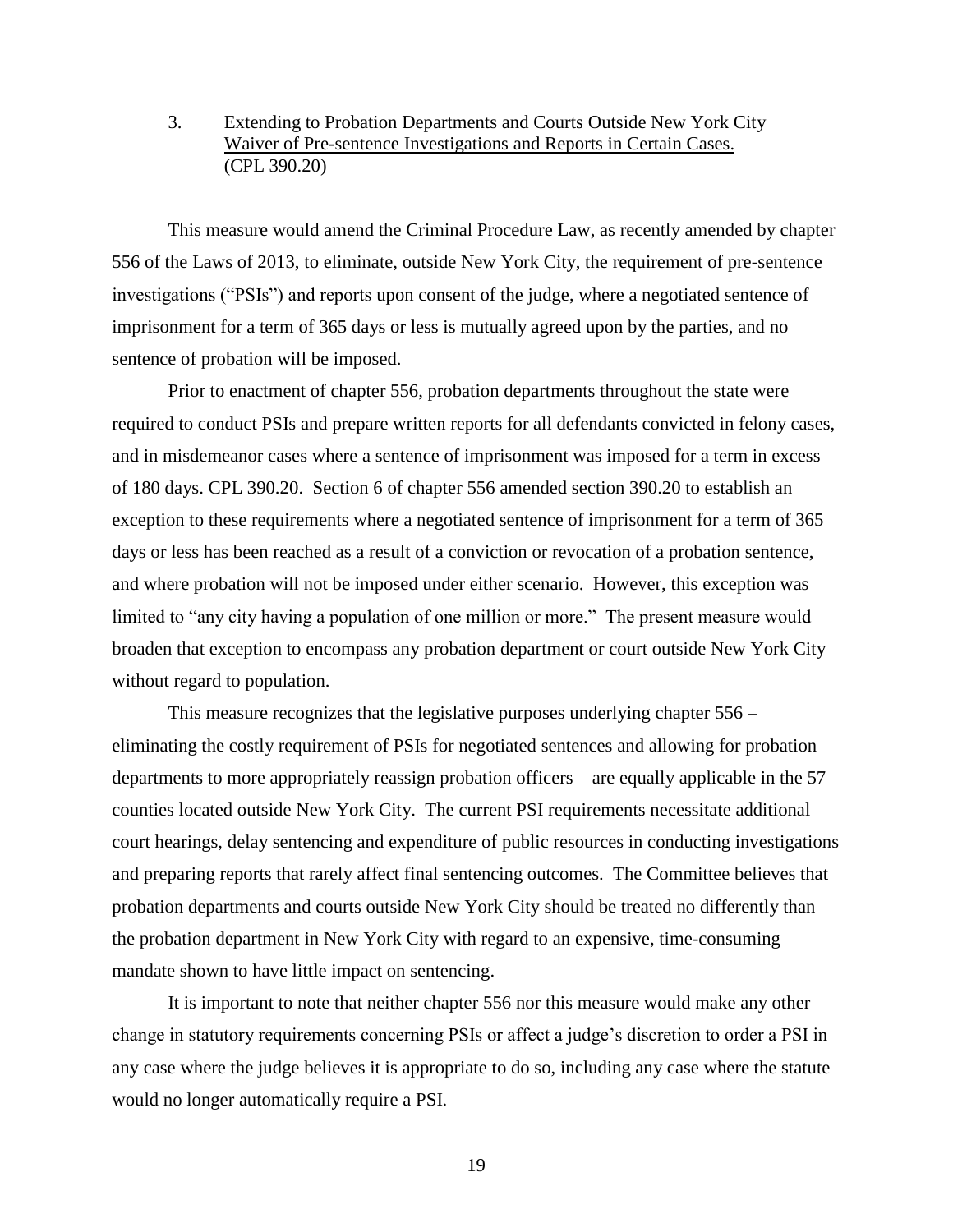AN ACT to amend the criminal procedure law, in relation to waiver of pre-sentence investigations and reports

The People of the State of New York, represented in Senate and Assembly, do enact as follows:

Section 1. Subdivision 5 of section 390.20 of the criminal procedure law, as added by chapter 556 of the laws of 2013, is amended to read as follows:

5. Negotiated sentence of imprisonment. **[** In any city having a population of one million or more and notwithstanding **]** Notwithstanding the provisions of subdivision one or two of this section, a pre-sentence investigation and written report thereon shall not be required where a negotiated sentence of imprisonment for a term of three hundred sixty-five days or less has been mutually agreed upon by the parties with the consent of the judge, as a result of a conviction or revocation of a sentence of probation.

§2. This act shall take effect on the ninetieth day after it shall have become a law.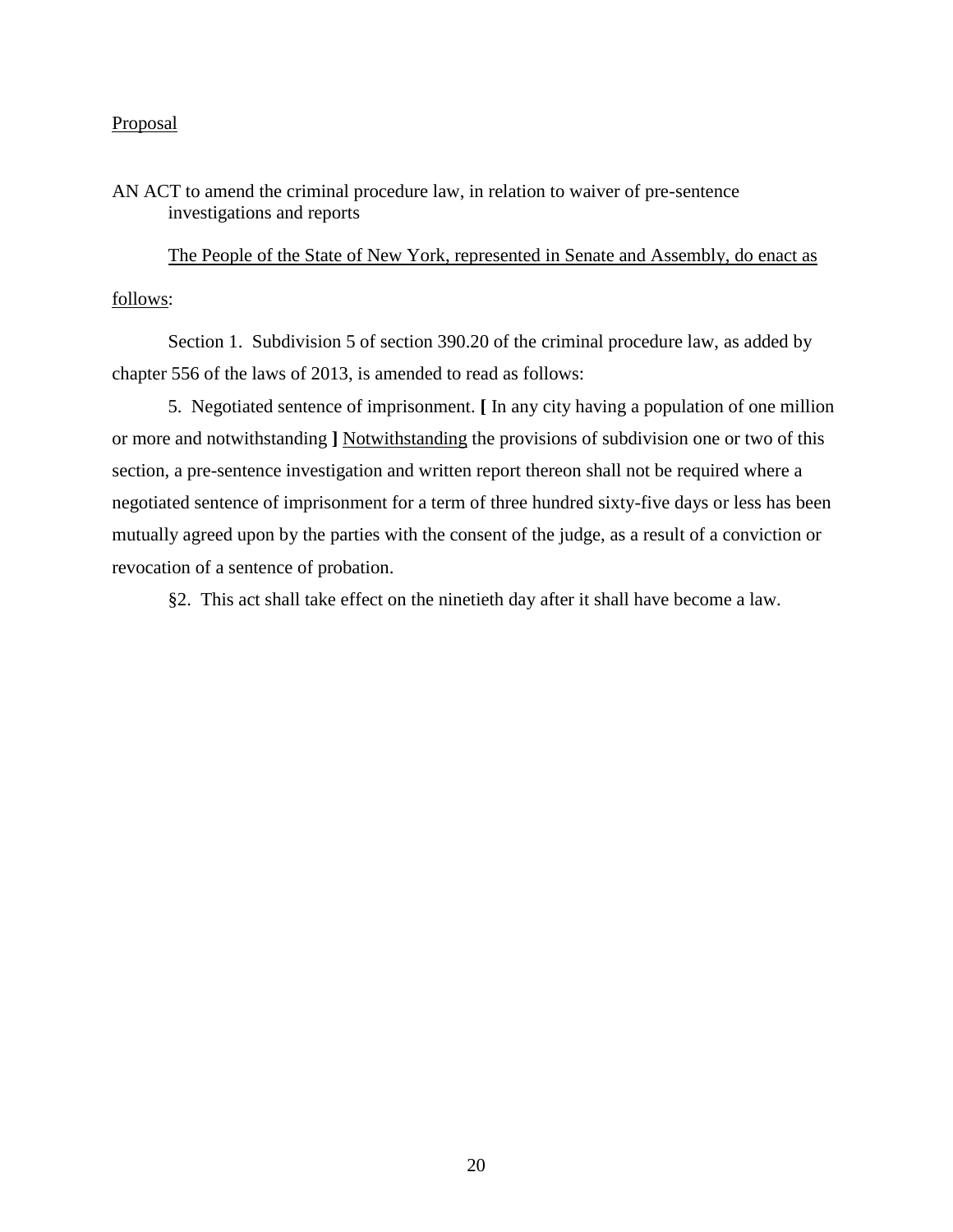4. Fine and Conditional Discharge Upon Conviction for Driving While Ability Impaired (Penal Law § 60.20)

This measure amends the Penal Law to authorize the imposition of the sentence of a fine and conditional discharge upon conviction for the offense of driving while ability impaired.

Section 1192(1) of the Vehicle and Traffic Law makes it unlawful for a person to operate a motor vehicle while "the person's ability to operate such motor vehicle is impaired by the consumption of alcohol." Vehicle and Traffic Law § 1192(1). The violation of this provision of the Vehicle and Traffic Law is a traffic infraction and punishable by a fine in an amount between \$300 and \$500 or by imprisonment for 15 days, or by both a fine and imprisonment. Vehicle and Traffic Law § 1193(1)(a).

Section 60.20 of the Penal Law sets forth the sentences that are to be imposed upon the conviction of a traffic infraction. The sentences are: a conditional discharge; an unconditional discharge; a fine or imprisonment, or both; or a sentence of intermittent imprisonment. See Penal Law § 60.20. While the Vehicle and Traffic Law expressly prohibits the court from imposing a conditional discharge without also imposing a fine for any violation of its provisions, see Vehicle and Traffic Law § 1193(1)(e), Penal Law section 60.20 does not authorize the imposition of a fine and conditional discharge for the conviction of a traffic infraction.

A conditional discharge is a sentence intended to rehabilitate a person convicted of an offense by discharging the applicable penalty (i.e. imprisonment or probation) on condition that the person performs certain acts that the court deems reasonably necessary to ensure that he or she will lead a law-abiding life. See Penal Law §§ 65.05 and 65.10. Among other things, a conditional discharge may require that the person undergo medical or psychiatric treatment or participate in an alcohol or substance abuse program. See Penal Law § 65.10(d) and (e). Because the discharge may be conditioned upon the person's receipt of treatment or counseling, the conditional discharge provides the court with a very useful tool for addressing substance abuse problems that may underlie an individual defendant's conviction for driving while impaired.

Finally, authorizing a court to impose the sentence of a conditional discharge for the conviction of the offense of driving while impaired is consistent with other provisions of the Vehicle and Traffic Law, which authorize mandatory treatment for substance abuse for persons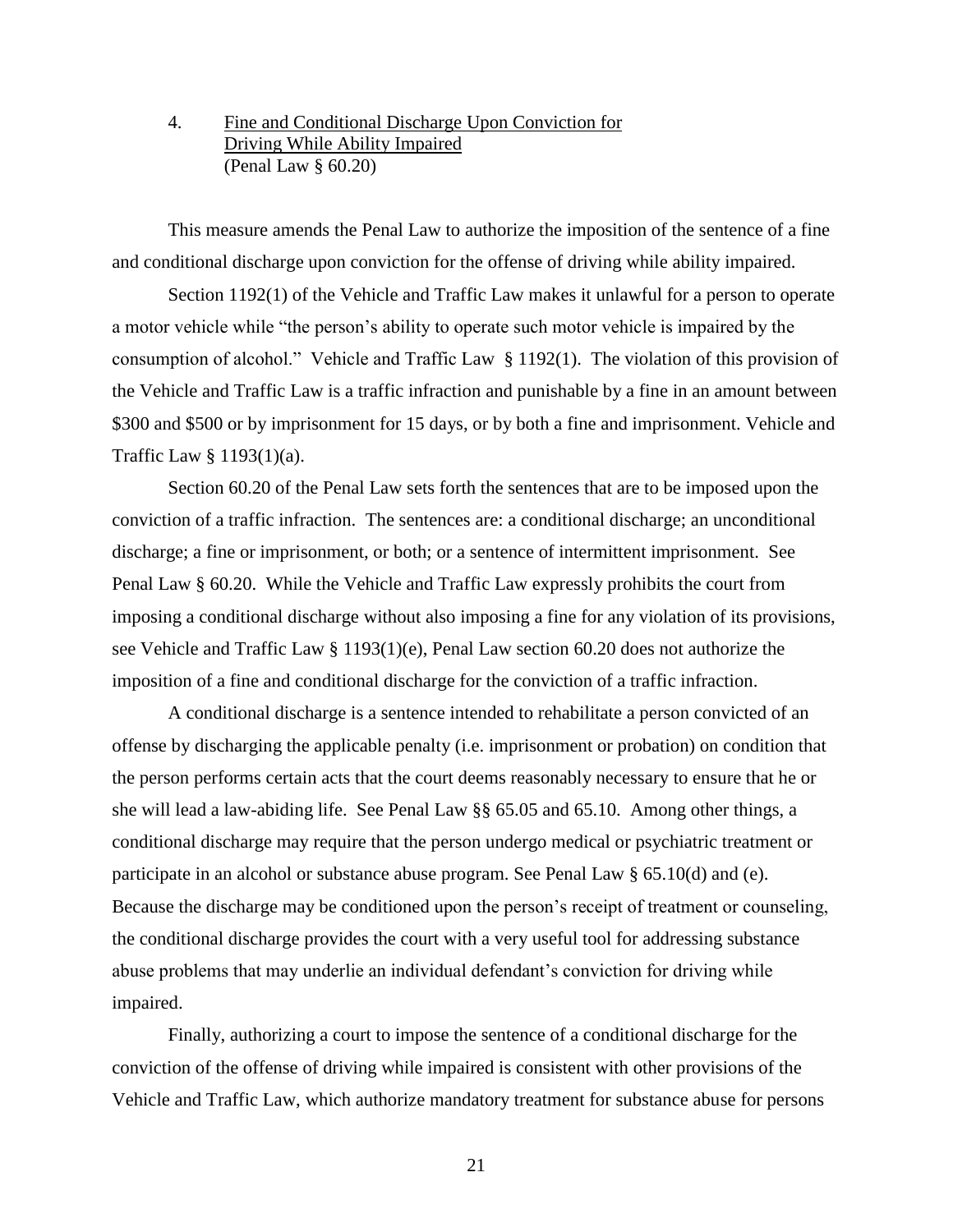who violate its provisions. See Vehicle and Traffic Law § 1198-a(2)(b) (requiring persons convicted of driving while intoxicated to receive treatment).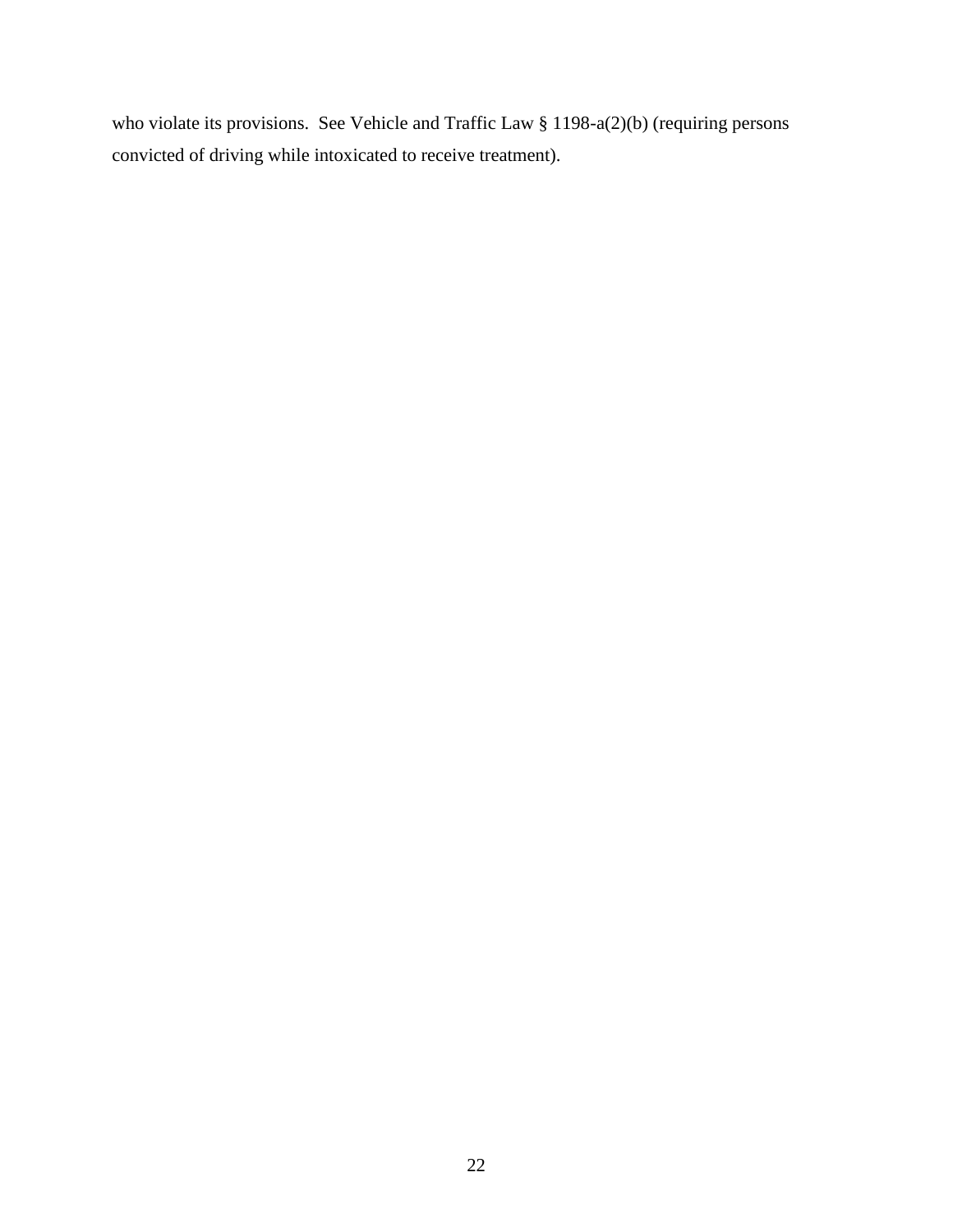AN ACT to amend the penal law, in relation to authority to impose a sentence of a fine and conditional discharge upon conviction of the offense of driving while ability impaired

The People of the State of New York, represented in Senate and Assembly, do enact as

# follows:

Section 1. Paragraph (d) of subdivision 1 of section 60.20 of the penal law, as added by chapter 477 of the laws of 1970, is amended to read as follows:

(d) A sentence of intermittent imprisonment, as provided in article eighty-five; or

 (e) Upon a conviction under subdivision one of section one thousand one hundred ninety-two of the vehicle and traffic law, a fine or a sentence to a term of imprisonment, or both, as prescribed in the vehicle and traffic law, and a period of conditional discharge, as provided in article sixty-five of this chapter

§ 2. This act shall take effect on the thirtieth day after it shall have become a law and shall apply only where the traffic infraction was committed on or after such effective date.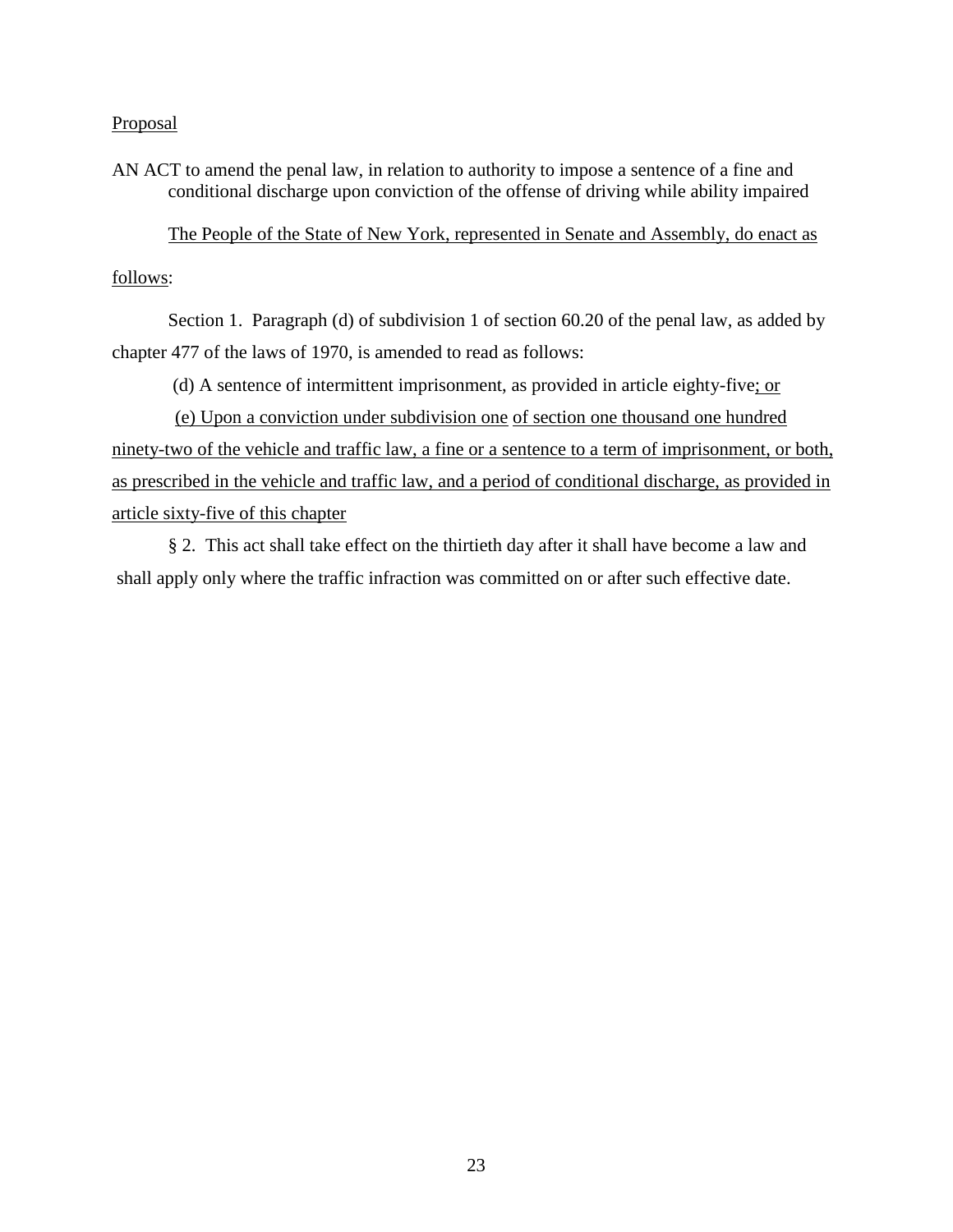## 5. Authorize Judicial Hearing Officers to Accept Certain Guilty Pleas (CPL 350.20; 380.10)

This measure amends sections 350.20 and 380.10 of the Criminal Procedure Law to authorize a judicial hearing officer to accept a guilty plea when authorized to hold a trial of a B misdemeanor.

Judicial hearing officers are retired judges appointed to perform certain designated judicial functions in civil and criminal courts pursuant to Article 22 of the Judiciary Law for the purpose of freeing judges to conduct more trials. People v. Scalza, 76 N.Y.2d 604, 608 (1990).

Section 350.20 of the Criminal Procedure Law authorizes a local criminal court to assign a judicial hearing officer to conduct a trial of a B misdemeanor upon consent of all parties to the criminal proceeding. When assigned to try the case, the judicial hearing officer has the same powers as a judge of the court in which the proceeding is pending. CPL 350.20(2). With respect to a trial of a B misdemeanor, section 350.20 provides that the judicial hearing officer shall determine all questions of law, act as the exclusive trier of all issues of fact, and render a verdict. CPL 350.20(1).

Experience has shown that after a case has been assigned to a judicial hearing officer under this provision the defendant frequently decides to plead guilty in lieu of proceeding to trial. This presents a problem in that section 350.20 does not expressly authorize a judicial hearing officer to accept a guilty plea; as a result, the matter must be returned to the judge before whom it originated for a final disposition. Return of the case to the original judge defeats the very purpose of the original assignment, namely, to free the judge to dispose of matters involving more serious offenses.

This proposal would authorize the judicial hearing officer to accept a guilty plea by amending section 350.20 to provide that a judicial hearing officer shall have jurisdiction over the proceeding as defined in sections 1.20(24) and 10.30(1) of the Criminal Procedure Law. Section 10.30(1) provides that local courts have trial jurisdiction of all offenses other than felonies. Section 1.20(24) provides that a criminal court's trial jurisdiction of an offense includes, among other things, the "authority to accept a plea to" the offense. In addition, this measure would amend section 380.10 of the Criminal Procedure Law to provide that the sentencing procedure set forth in that statute applies to all offenses, including those adjudicated by judicial hearing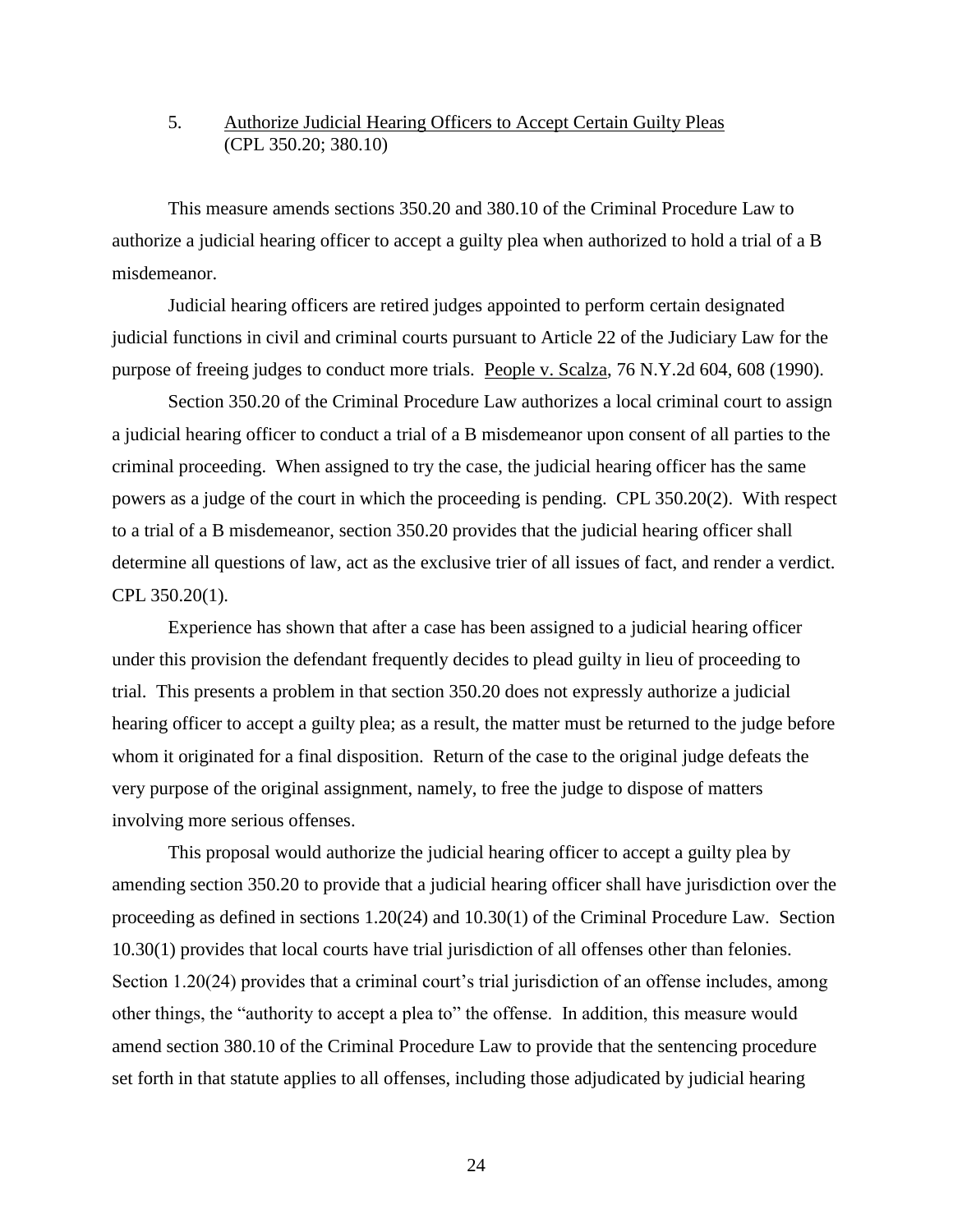officers.

By authorizing a judicial hearing officer to accept a guilty plea, this measure would enable the judicial hearing officer to fully dispose of the matter assigned to him or her and thereby conserve judicial resources.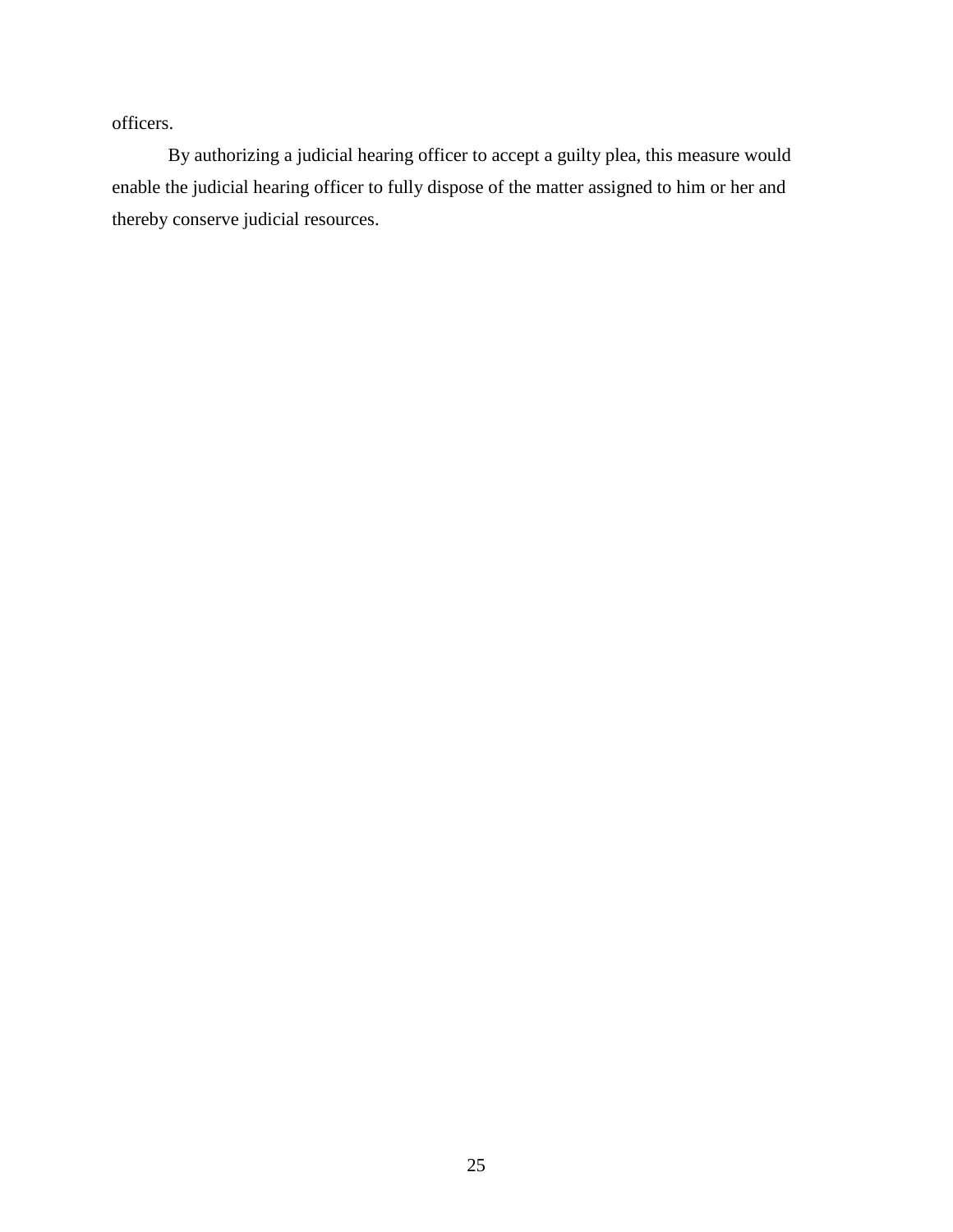AN ACT to amend the criminal procedure law, in relation to authorizing a judicial hearing officer to accept a guilty plea when assigned to conduct a trial

The People of the State of New York, represented in Senate and Assembly, do enact as follows:

Section 1. Subdivision 2 of section 350.20 of the criminal procedure law, as added by chapter 840 of the laws of 1983, is amended to read as follows:

2. In the discharge of this responsibility, the judicial hearing officer shall have the same powers as a judge of the court in which the proceeding is pending, which includes authority to accept a plea to or in satisfaction of the accusatory instrument. The rules of evidence shall be applicable at a trial conducted by a judicial hearing officer.

§ 2. Subdivision 1 of section 380.10 of the criminal procedure law, as amended by chapter 840 of the laws of 1983, is amended to read as follows:

1. In general. The procedure prescribed by this title applies to sentencing for every offense, whether defined within or outside of the penal law; provided, however, where a judicial hearing officer has conducted the trial pursuant to section 350.20 of this chapter, or accepted a plea to or in satisfaction of an accusatory instrument, all references to a court herein shall be deemed references to such judicial hearing officer.

§ 3. This act shall take effect on the first day of November next succeeding the date on which it shall have become a law and shall apply only to accusatory instruments filed on or after such effective date.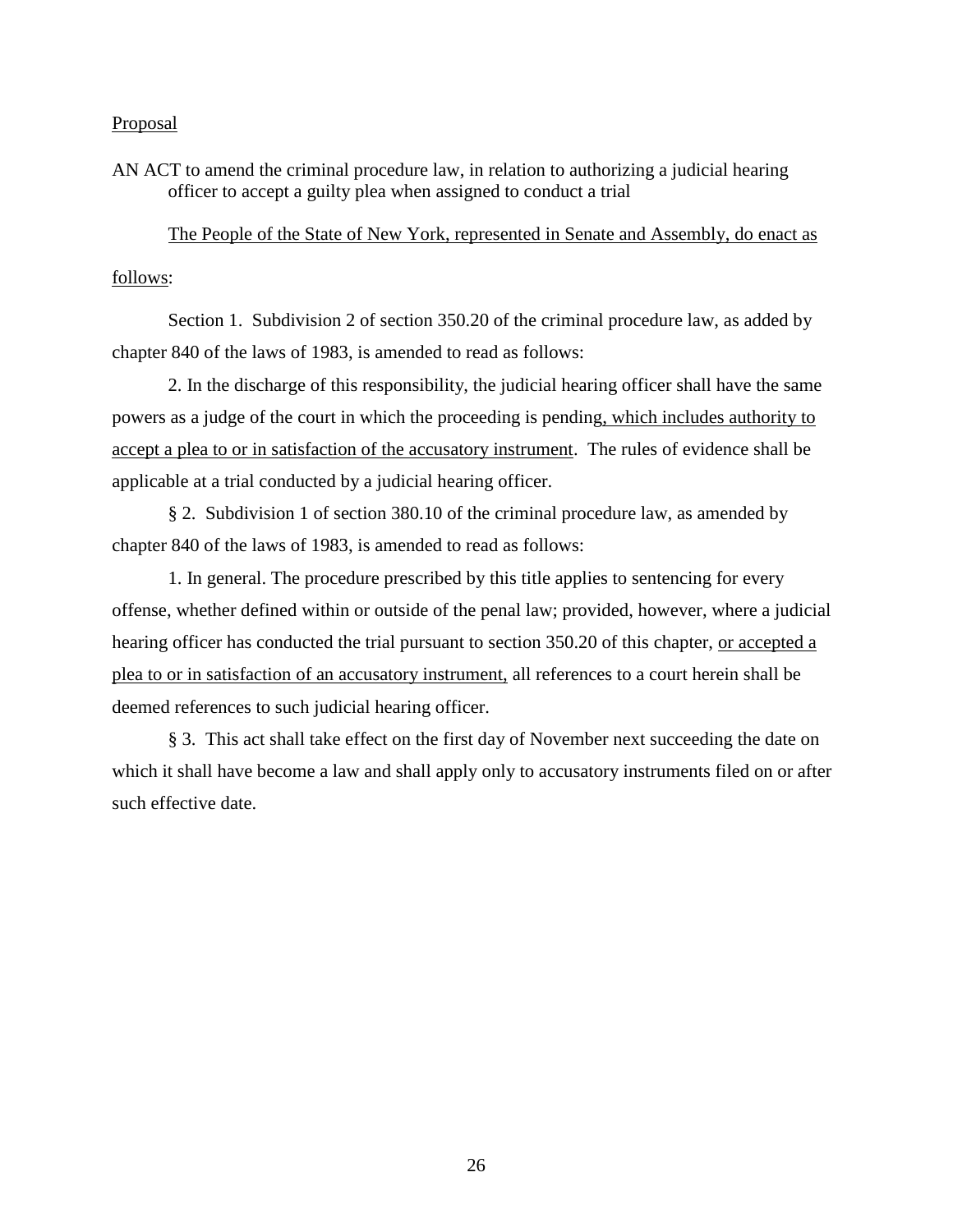## 6. Expanding Statewide the Current Authority for Single-Judge Trials in B Misdemeanor Cases (CPL 340.40(2))

This measure amends section 340.40 of the Criminal Procedure Law to expand statewide the current authority of a local criminal court to hold a single judge trial where the potential term of imprisonment for the offense is not more than six months.

Section 340.40(2) of the Criminal Procedure Law now provides that a defendant charged by information with a misdemeanor must be accorded a jury trial, except that, in the New York City Criminal Court, a defendant must be accorded a single judge trial where the authorized term of imprisonment for the charged misdemeanor is not more than six months.

This measure would extend the exception now applicable only in the New York City Criminal Court to all local criminal courts. Thus, in local criminal courts located outside of New York City, trials of class B misdemeanors would be nonjury trials only. This measure does not infringe on a defendant's right to a jury trial because, under the Constitution, the right to a jury trial attaches only when the defendant is charged with a crime for which the maximum penalty is more than six months' incarceration. See Baldwin v. New York, 399 U.S. 66 (1970).

This measure would save substantial time and money in a number of ways. By freeing up limited jury resources, this measure would enlarge the misdemeanor trial capacity of the State's local criminal courts. By authorizing single-judge trials for offenses carrying potential incarceration of no more than six months, this measure would shorten the time from arraignment to trial, reduce costs associated with impaneling juries, and ensure an adequate supply of jurors for the trial of more serious misdemeanors and felony charges. These fiscal and administrative advantages would especially benefit District Courts on Long Island, upstate City Courts and busy suburban Justice Courts.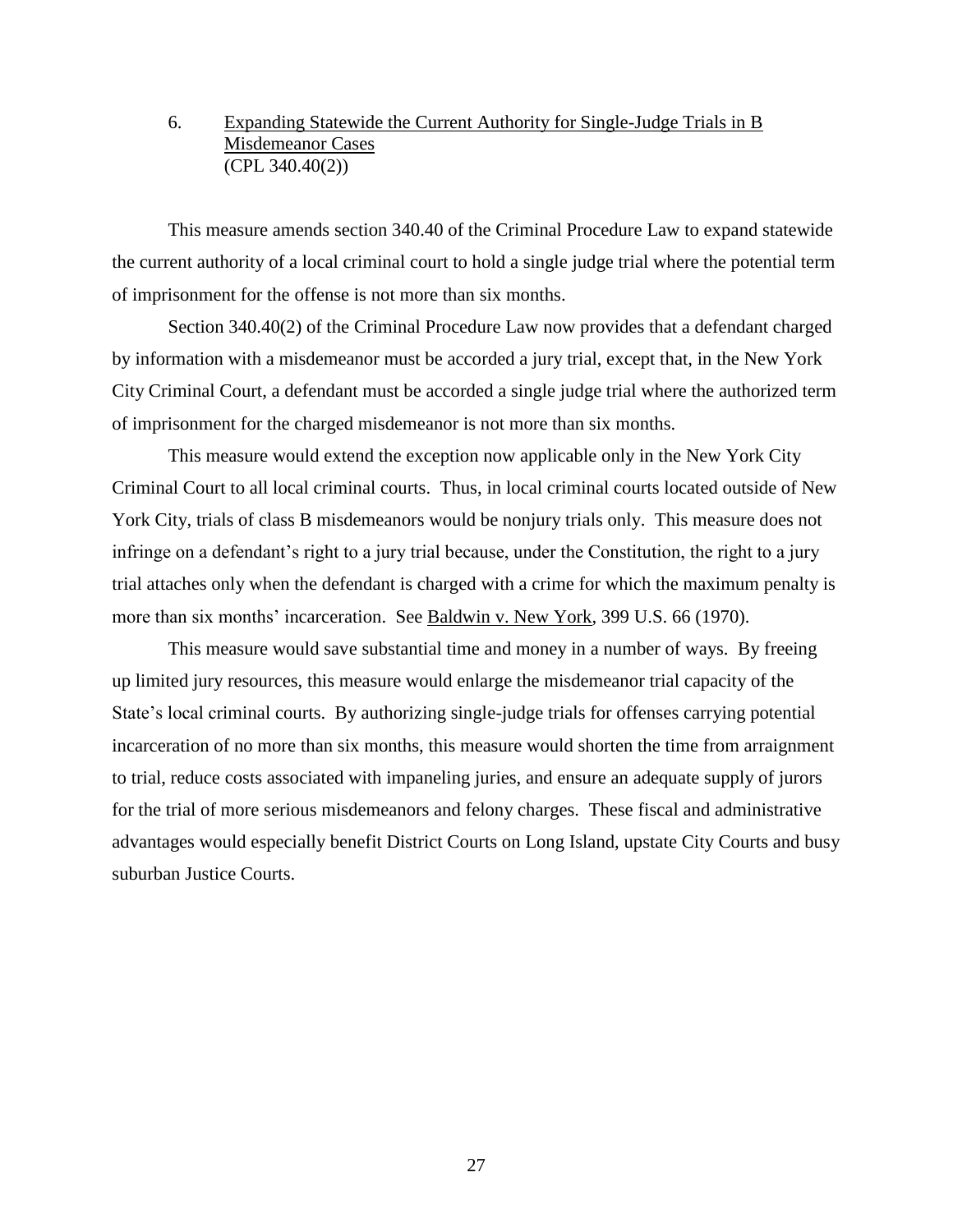AN ACT to amend the criminal procedure law, in relation to trial in certain local criminal courts

The People of the State of New York, represented in Senate and Assembly, do enact as follows:

Section 1. Subdivision 2 of section 340.40 of the criminal procedure law, as amended by chapter 673 of the laws of 1984, is amended to read as follows:

2. In any local criminal court a defendant who has entered a plea of not guilty to an information which charges a misdemeanor must be accorded a jury trial, conducted pursuant to article three hundred sixty, except that [in the New York city criminal court,] the trial of an information which charges a misdemeanor for which the authorized term of imprisonment is not more than six months must be a single judge trial. The defendant may at any time before trial waive a jury trial in the manner prescribed in subdivision two of section 320.10, and consent to a single judge trial.

§ 2. This act shall take effect on the first day of November next succeeding the date on which it shall have become a law and shall apply only to informations filed on or after such effective date.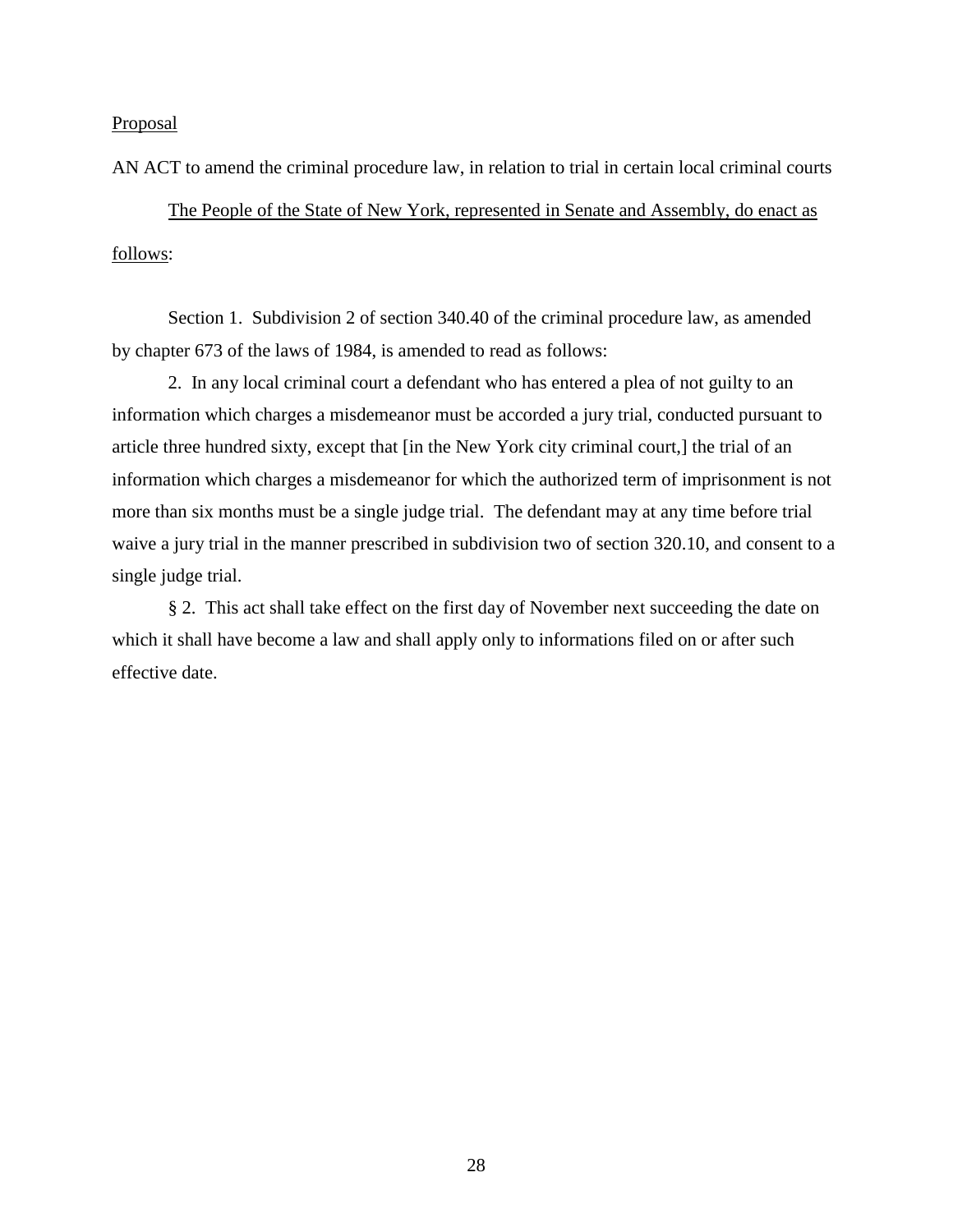# 7. Sealing Court Records of Action Dismissed on Motion of Prosecutor (CPL 160.50)

This measure would amend section 160.50 of the Criminal Procedure Law to authorize the sealing of the court records in a criminal action or proceeding in the event that the charges are dismissed upon motion by the prosecutor.

Currently, section 160.50 of the Criminal Procedure Law authorizes the court to seal the records of a criminal action or proceeding that has terminated in favor of the defendant. The purpose of the sealing rule is to ensure that the person charged with, but not convicted of, a criminal offense is free of the stigma of having been the subject of the charge. The records subject to this provision, which consist of all official records and papers, including judgments and orders of a court, but not including published court decisions or opinions or records and briefs on appeal, relating to the arrest or prosecution, including all duplicates and copies thereof, on file with the Division of Criminal Justice Services, any court, police agency, or prosecutor's office, must be sealed. See CPL 160.50(1). Subdivision three of this provision sets forth the specific circumstances under which an action or proceeding will be considered terminated in favor of the defendant. See CPL 160.50(3). The class of dispositions qualifying for such treatment includes acquittal and various specified dismissals and vacaturs. Id.

Prosecutors have the discretion not to proceed with a criminal action or proceeding. See People v. Thomas, 4 Misc.3d 57, 59 (Sup. Ct., App. Term 2004), aff'd 4 N.Y.3d 143 (2005). Despite the broad class of dispositions covered by section 160.50, however, it does not expressly authorize the sealing of court records when the prosecutor moves to dismiss the entire accusatory instrument or when the prosecutor elects not to prosecute after the accusatory instrument has been filed but prior to the arraignment. There is no reason to exclude the records associated with this class of dispositions from the sealing rule established by section 160.50. This measure would provide express authorization for inclusion.

By authorizing the sealing of court records upon the prosecutor's motion to dismiss or election not to proceed, this measure would extend the protections of section 160.50 to a person whose criminal case is terminated in his or her favor under these circumstances.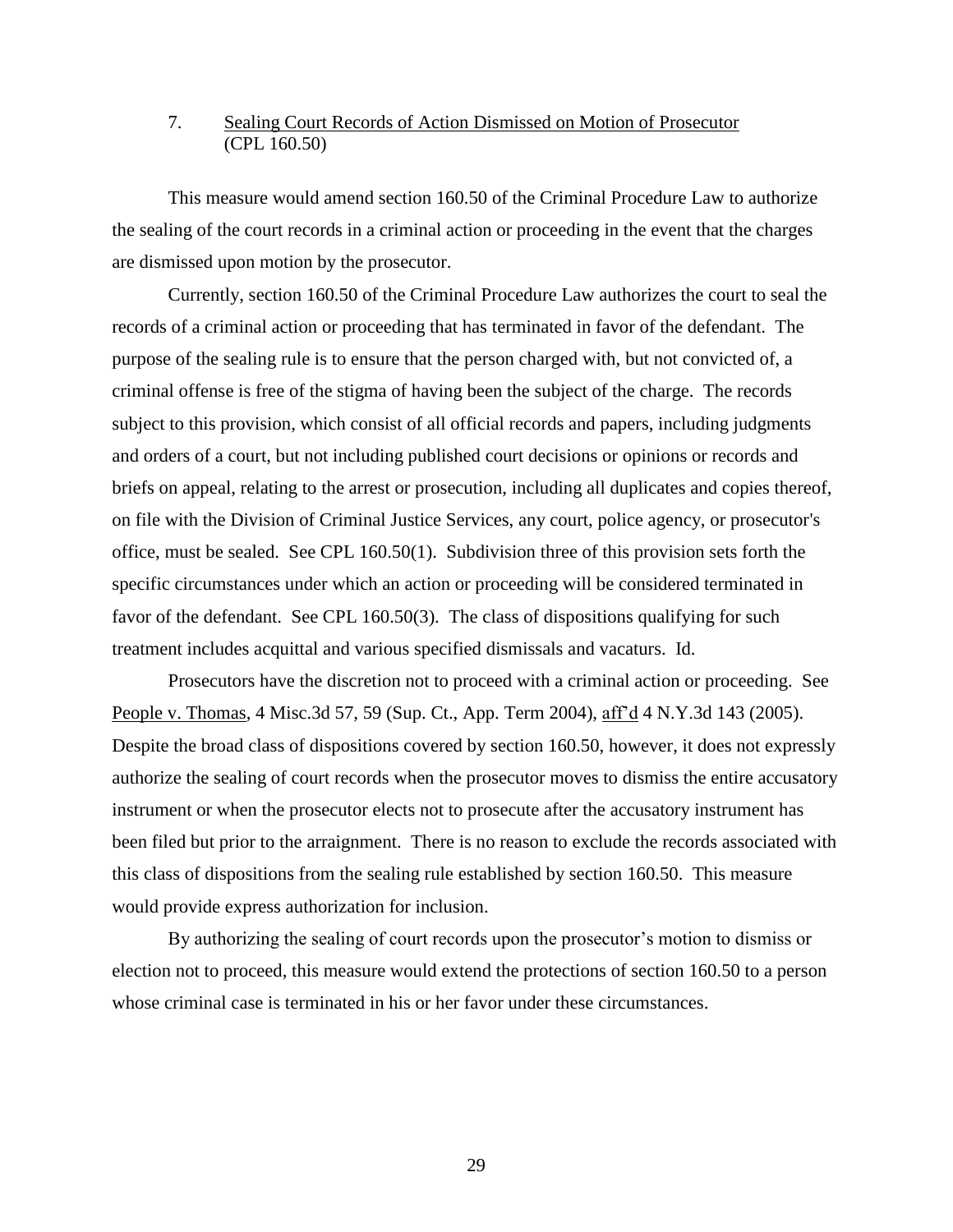AN ACT to amend the criminal procedure law, in relation to sealing of a court record upon dismissal of a criminal action upon motion of the prosecutor

The People of the State of New York, represented in Senate and Assembly, do enact as follows:

Section 1. Paragraph (b) of subdivision 3 of section 160.50 of the criminal procedure law, as amended by chapter 518 of the laws of 2004, is amended to read as follows:

(b) an order to dismiss the entire accusatory instrument against such person pursuant to section 170.30, 170.50, 170.55, 170.56, 180.70, 210.20, 210.46 or 210.47 of this chapter or on the motion of the appropriate prosecutor, was entered or deemed entered, or an order terminating the prosecution against such person was entered pursuant to section 180.85 of this chapter, and the people have not appealed from such order or the determination of an appeal or appeals by the people from such order has been against the people; or

§ 2. Paragraph (i) of subdivision 3 of section 160.50 of the criminal procedure law is amended to read as follows:

(i) prior to the filing of an accusatory instrument in a local criminal court against such person or after the filing of the accusatory instrument but prior to an arraignment, the prosecutor elects not to prosecute such person. In such event, the prosecutor shall serve a certification of such disposition upon the division of criminal justice services and upon the appropriate police department or law enforcement agency which, upon receipt thereof, shall comply with the provisions of paragraphs (a), (b), (c) and (d) of subdivision one of this section in the same manner as is required thereunder with respect to an order of a court entered pursuant to said subdivision one.

§ 3. This act shall take effect immediately.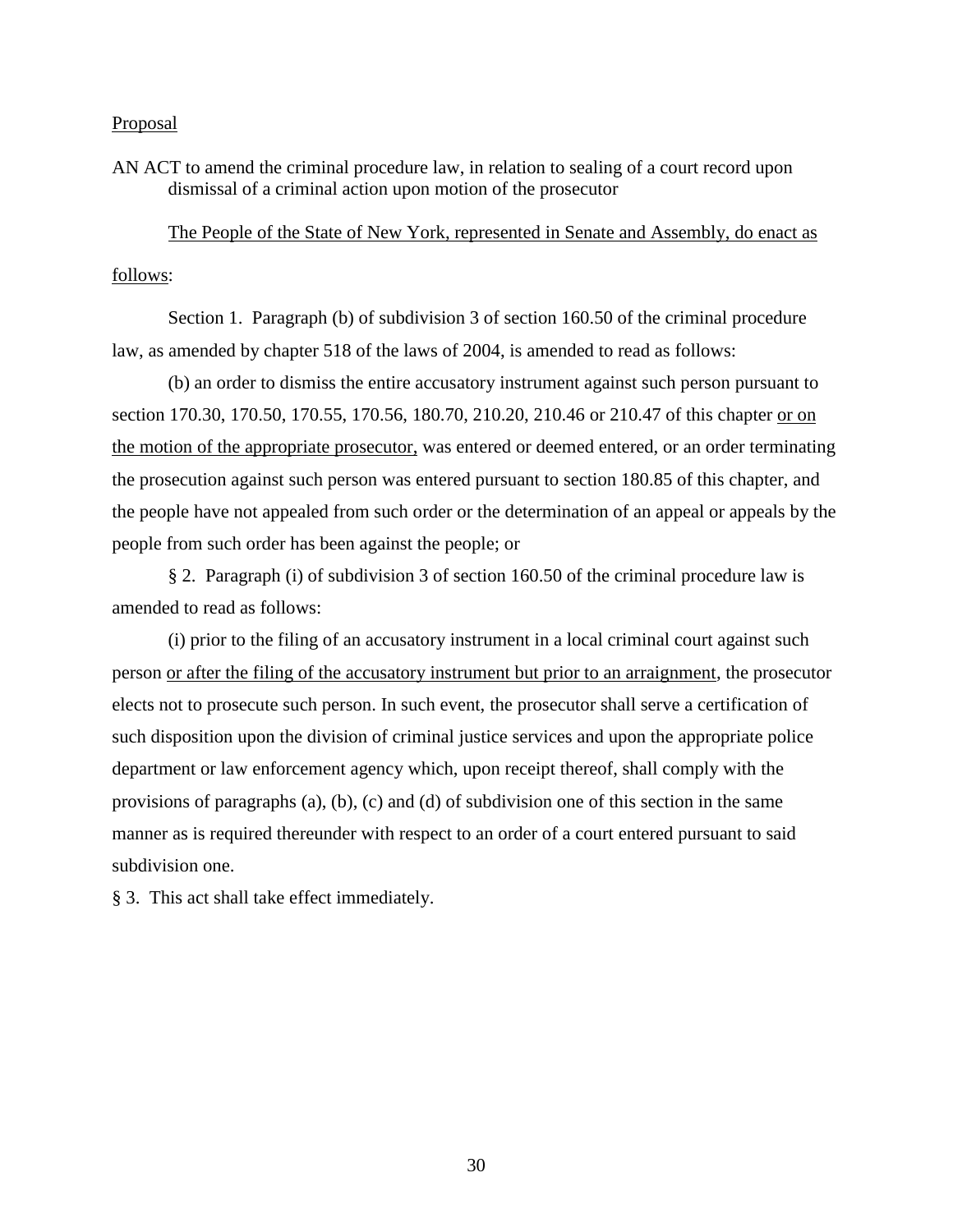8. Dangerous Dog Proceedings: Providing Courts with Discretion to Direct Seizure of a Dog after an Evidentiary Hearing. (Agriculture and Markets Law § 123(2))

Pursuant to the Agriculture and Markets Law ("AML"), a "dangerous dog" proceeding is commenced by the filing of an *ex parte* sworn statement describing an attack or threatened attack by a dog. AML § 123(2) requires the judge reviewing the statement to make an immediate determination whether there is probable cause to believe the dog is dangerous. If so, the court "shall issue an order to any dog control officer, peace officer . . . or police officer directing such officer to immediately seize such dog and hold the same pending judicial determination." Whether or not the judge finds probable cause for seizure, he or she is required to hold a hearing on the complaint within five days.

Under the statute, where the court finds probable cause that a dog is dangerous the court is required to direct seizure of the dog prior to holding an evidentiary hearing or giving the respondent an opportunity to be heard. While seizure may be appropriate in many cases, mandatory seizure is not always practical or feasible. In addition, the statute is silent concerning whether the court may direct seizure of the dog following a hearing. Thus, where a judge does not find probable cause that a dog is dangerous until the conclusion of the evidentiary hearing, the statute does not at that point authorize seizure of the dog. While the court must make an immediate snapshot determination regarding seizure based upon unproven allegations at the outset of the proceeding, it has no ability to issue a seizure order after making a final determination that the dog is dangerous based on the evidence presented at the hearing. This loophole poses both public safety and enforcement concerns: where the dog has not been seized and the respondent does not comply with court-ordered conditions, such as subjecting the dog to spaying or neutering, professional evaluation or secure confinement, it would appear that the court would have to hold the dog's owner in contempt to ensure compliance.

In view of the foregoing concerns, AML § 123(2) should be amended to give the court discretion whether to direct seizure of a dog at the outset of the proceeding, and to authorize the court to direct seizure of a dangerous dog following a hearing on the merits.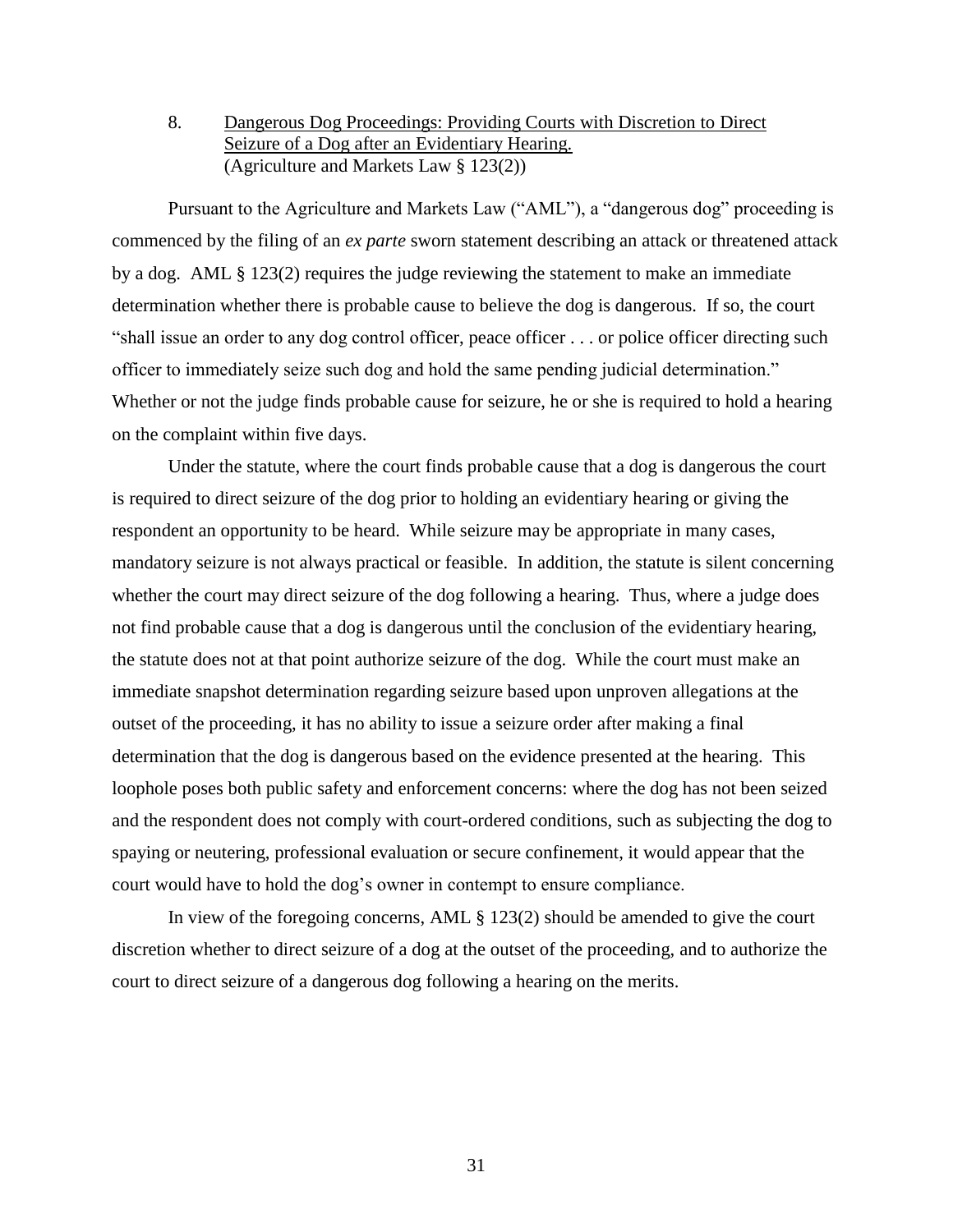AN ACT to amend the agriculture and markets law, in relation to dangerous dog proceedings.

The People of the State of New York, represented in Senate and Assembly, do enact as follows:

Section 1. The first unlettered paragraph of subdivision 2 of section 123 of the agriculture and markets law, as amended by chapter 59 of the laws of 2010, is amended to read as follows:

Any person who witnesses an attack or threatened attack, or in the case of a minor, an adult acting on behalf of such minor, may, and any dog control officer or police officer as provided in subdivision one of this section shall, make a complaint under oath or affirmation to any municipal judge or justice of such attack or threatened attack. Thereupon, the judge or justice shall immediately determine if there is probable cause to believe the dog is a dangerous dog and, if so [shall] may issue an order to any dog control officer, peace officer, acting pursuant to his or her special duties, or police officer directing such officer to immediately seize such dog and hold the same pending judicial determination as provided in this section. Whether or not the judge or justice finds there is probable cause for such seizure, he or she shall, within five days and upon written notice of not less than two days to the owner of the dog, hold a hearing on the complaint. The petitioner shall have the burden at such hearing to prove the dog is a "dangerous dog" by clear and convincing evidence. If satisfied that the dog is a dangerous dog, the judge or justice may issue an order to any dog control officer, peace officer, acting pursuant to his or her special duties, or police officer directing such officer to immediately seize such dog and hold the same pending adequate proof satisfactory to the court of compliance with any other order of the court pursuant to this subdivision or subdivision three of this section, and further shall [then] order neutering or spaying of the dog, microchipping of the dog and one or more of the following as deemed appropriate under the circumstances and as deemed necessary for the protection of the public:

§ 2. This act shall take effect on the ninetieth day after it shall have become a law.